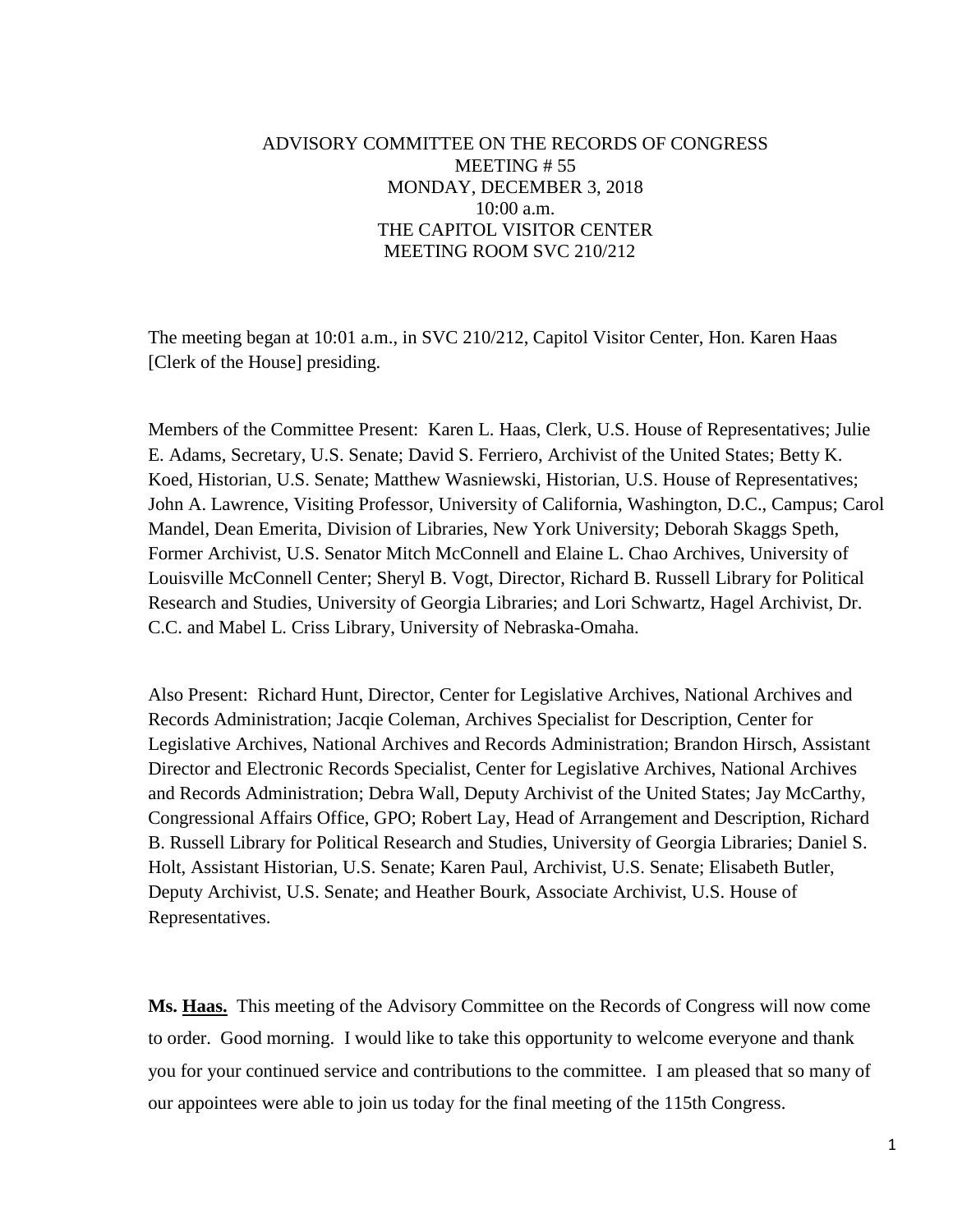Welcome and thank you to the Secretary of the Senate, Julie Adams. I enjoy collaborating with Julie on this committee as well as many other projects that we work on together.

I would also like to welcome David Ferriero, the Archivist of the United States. Thanks to you and your staff for your continued support and helping us to preserve and promote records of Congress.

As we come to the end of the 115th Congress, we are preparing for substantial turnover with close to 100 House Members leaving at the end of the Congress. Archive staff members have attended departing and new Member briefings and have enhanced outreach to committee staff. Needless to say, we anticipate many consultations with Members and a lot of transfers of records in the coming weeks.

I would like to now yield to the distinguished Secretary of the Senate and co-chair of the Advisory Committee, Julie Adams.

**Ms. Adams.** Thank you Karen, and thank you everyone, for participating in today's meeting. As this is the last meeting of the 115th Congress, I wish to thank Karen Haas for chairing and hosting our meetings over the past 2 years. In particular, I want to thank her for her strong and thoughtful leadership regarding our new storage space at the Government Publishing Office.

Over the past few weeks, the Senate historians and archivists have been busy assisting departing Senators as well as welcoming Senators-elect. On Tuesday, November 13th, Senate Historian Betty Koed met the Senators-elect at orientation and provided information about Senate history and the importance of archiving. Historians and archivists will continue to follow-up with the new Senators to address any archival questions or concerns as they establish offices and hire staff.

I would also like to thank David Ferriero and his staff for hosting the Senators-elect and their spouses during orientation for what has become a lovely tradition of an evening at the National Archives. The Treasure Vault tour once again left folks in awe, and I think you will see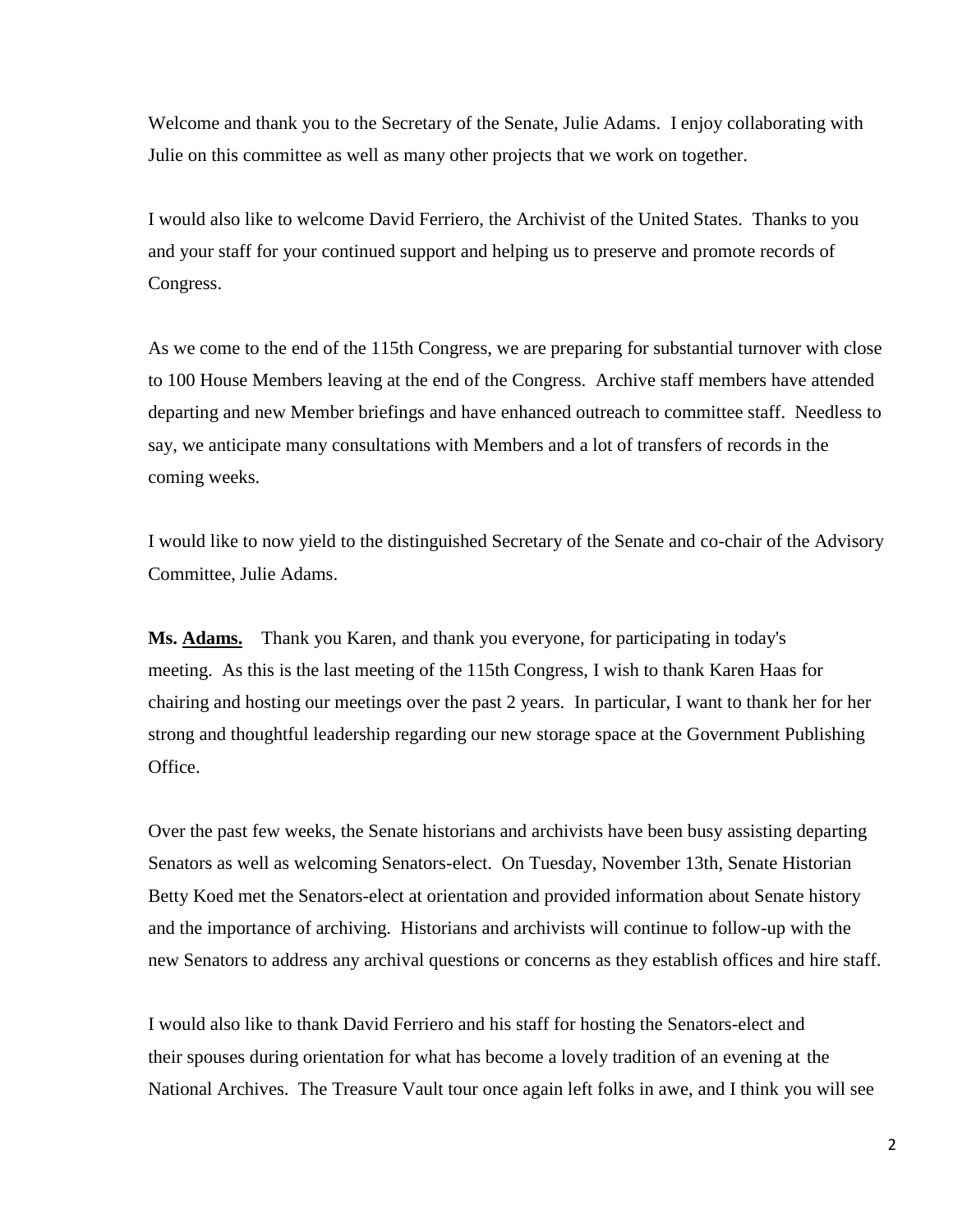some folks visiting the Archives again, which is always a good thing.

I also want to welcome a new archivist to the Senate, Ms. Debbie Davendonis. She is not able to join us this morning, but she comes to the Senate from Baylor University. Debbie is the past chair of the Congressional Papers Roundtable of the Society of American Archivists, and now is an archivist for Leader Mitch McConnell. Debbie replaces Nan Mosher, who served as Leader McConnell's archivist for many years. Nan is taking on a new challenge, replacing Deborah Skaggs Speth as archivist at the U.S. Senator Mitch McConnell and Secretary Elaine Chao Archives at University of Louisville.

I would also like to take this chance to congratulate the staff of the Senate Historical Office on another informative and exciting Constitution Day celebration held on September 17th in the historic Kennedy Caucus Room of the Russell Building. The event was titled "On Equal Footing: The Constitution, the Senate, and the Expanding United States," a historical presentation complemented by four archival exhibits. The program explored the dramatic Senate debates over admission of new States, focusing on case studies of 1820, the 1890s, and the 1950s. An audience of nearly 200, including the Senate pages as well as local high school students and teachers, joined in the lively debate and discussion. And, it was another successful collaboration between the Senate Historian and Senate Archivist, which has become another nice tradition in our office.

Thank you to everyone who has contributed to the Advisory Committee Sixth Report, which will go to press soon. I look forward to the final discussion of that report at today's meeting. Also at today's meeting, I look forward to Karen Paul's archival report, along with Elisabeth Butler's insights into the ArchivesSpace information management system, and Assistant Historian Dan Holt's brief presentation on efforts underway to better organize and present the vast amount of historical information available on Senate.gov. Thank you, Karen.

**Ms. Haas.** Thank you, Julie. I would like to recognize David Ferriero, the Archivist of the United States. In addition to providing an overview of his agency's current work, David will recap a symposium on civic engagement sponsored by the Archives in August. He will also lead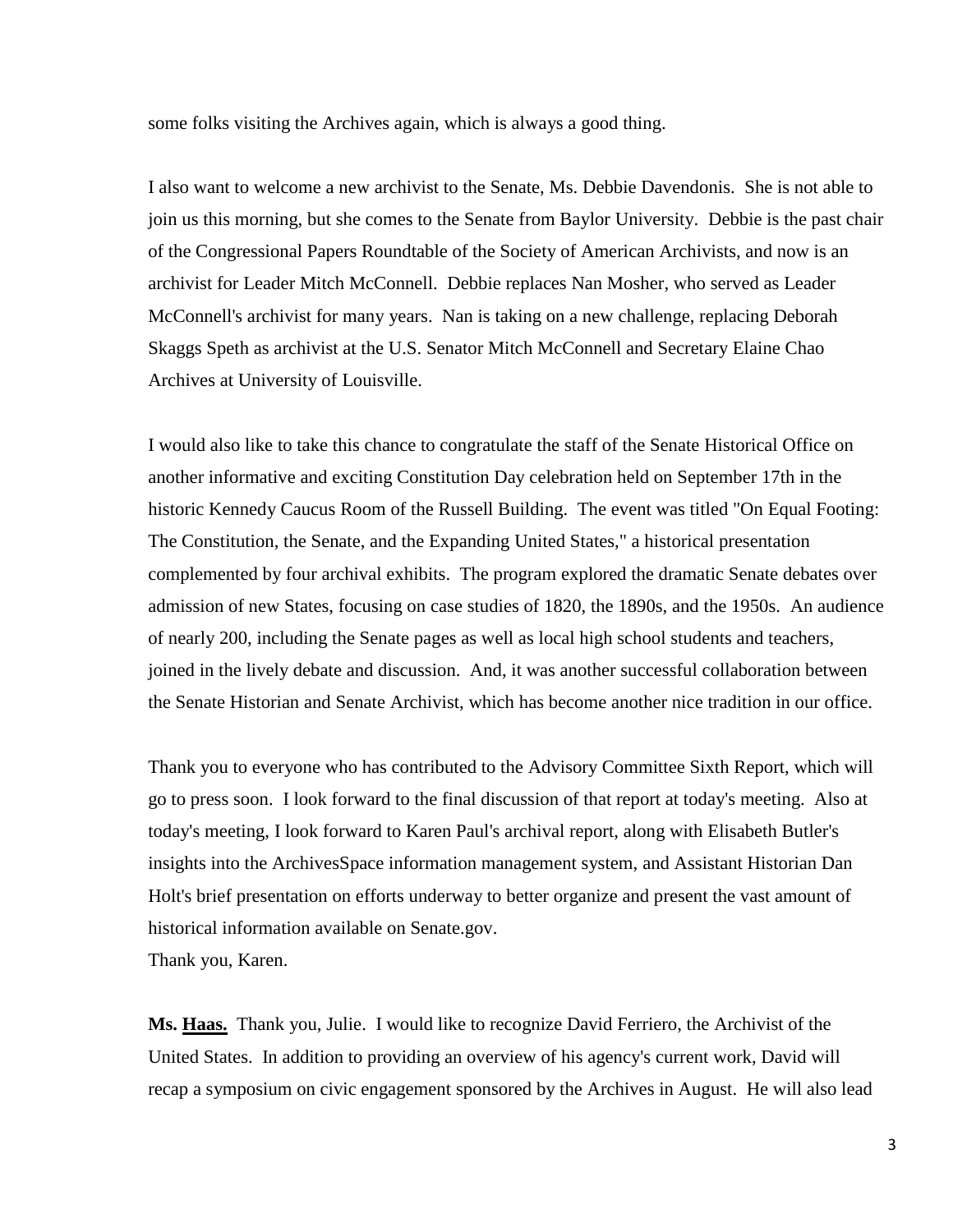a discussion on his work with the USA250 and the Women's Suffrage Centennial Commissions later in the meeting. David.

**Mr. Ferriero.** Good morning. And I would like to add my thanks to Julie's for Karen's leadership during your term.

**Ms. Haas.** Thank you.

**Mr. Ferriero.** And especially on behalf of all of us who are worried about space and the work that you have done to make that possible for us. So as a token of our appreciation, we have large facsimiles of a couple of things that should be of interest to you from your background. We have a new map of Maryland and Delaware from 1850. And a map of the State of Maryland from 1794. And we have the certificate of election of Robert H. Michel, Member of Congress, 18th Congressional District of Illinois.

**Ms. Haas.** Thank you.

**Mr. Ferriero.** The Presidential Sites Conference has convened every 4 years in the past. They are now going to meet every 2 years. The conference brings together all of the Presidential libraries that are part of the National Archives, as well as other independent Presidential libraries, Presidential sites, and historical birthplaces. Attendance at this past meeting was about 250 people.

It also brought together about 50 descendants of Presidents, which was really extraordinary. We took the opportunity to host a session at the National Archives on civic literacy as a way of engaging and educating folks, but also getting them thinking about using their records and facilities as a way of educating, especially kids, about how the government works and the role that their Presidents played in creating the country.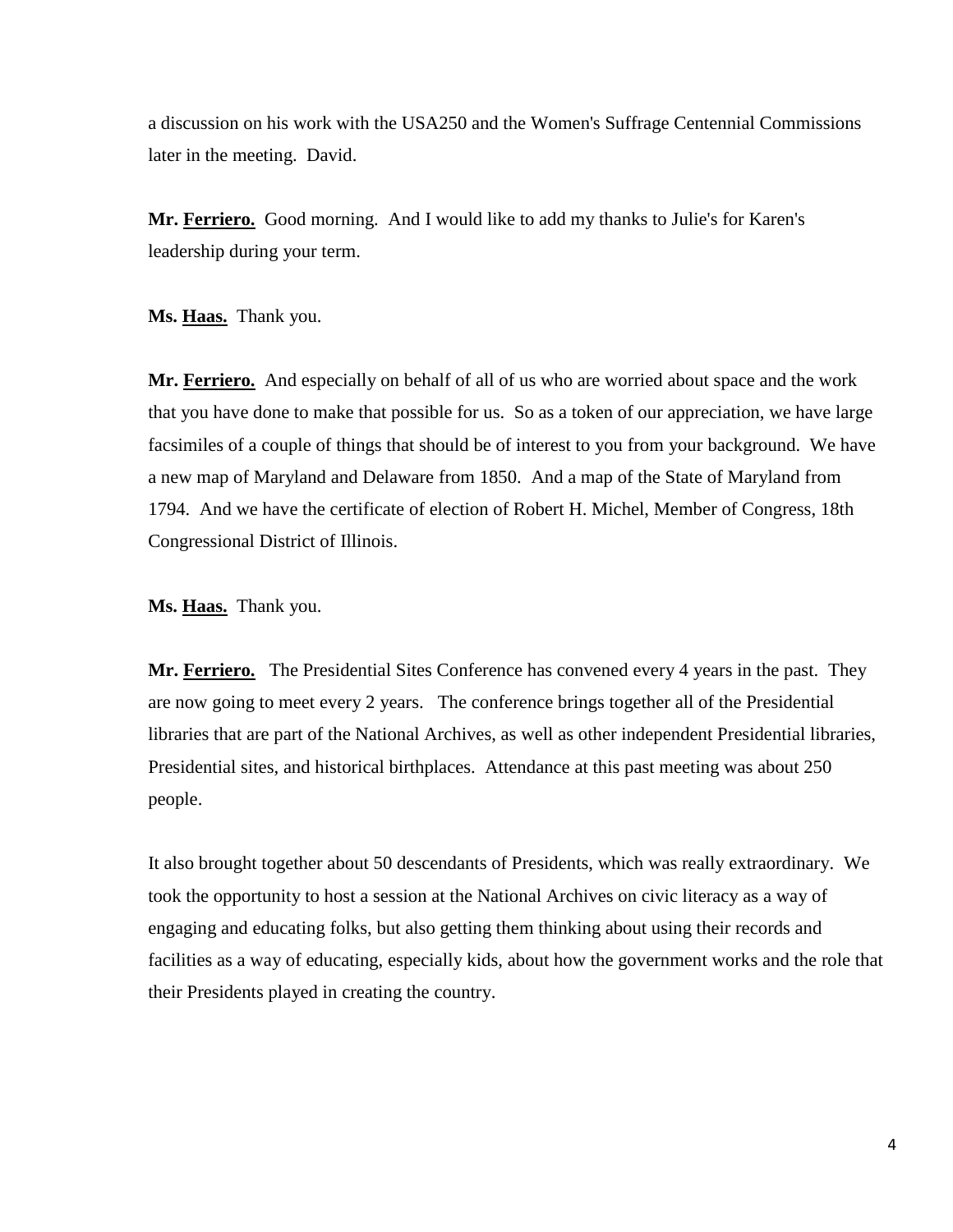Our panel discussion was moderated by Cokie Roberts, Lee Rainie from Pew Research, Louise Dube from iCivics, Tom Walker from American Village, and Paul Sparrow who is the director of the FDR Library and has helped the National Archives tremendously with civic literacy.

To give you some perception into the problem surrounding civic literacy, let me cite some data from Annenberg and the Pew Research Center. Nearly two-thirds of Americans can't name all three branches of the government, yet three in four people can name all "Three Stooges." Only 29 percent of Americans participated in the 2016 elections. Less than half of the public can name a single Supreme Court Justice, yet two-thirds of Americans know the name of at least one "American Idol" judge. Nationwide, more than a third of today's high school seniors lack even basic civics knowledge and skills, and more than a quarter of Americans do not know who America fought in the Revolutionary War. And that is a terrible profile of where we stand today because of the demise of civic literacy in the K through 12 education for generations now.

Our mission at the National Archives has always, from the beginning, been to use the records to tell the story of how the government works, what your rights are, and more importantly, what your responsibilities are. Because of the disappearance of civics in the K-12 curriculum, it becomes more and more important. Florida and Massachusetts have passed legislation to restore civics. Rhode Island has just been sued for not teaching civics by a group of parents.

To give you an example of how important we think this is, we give a "Records of Rights Award" every year to an individual who fulfills the ideals of the mission of the National Archives, This year, we presented that award to First Lady Laura Bush for her work around civic education.

We released an Archives.gov site called *Civic Education*, which is a guide to all the current activities that we have available for students, teachers, and the public, and includes the great work that Charlie Flanagan has done using the records of Congress. Thanks, Charlie.

One of the early results of the conference has been an extraordinary collaboration among all of the Presidential library foundations and the National Archives Foundation to coordinate a civics literacy program for the entire country using the Presidential libraries as the basis for that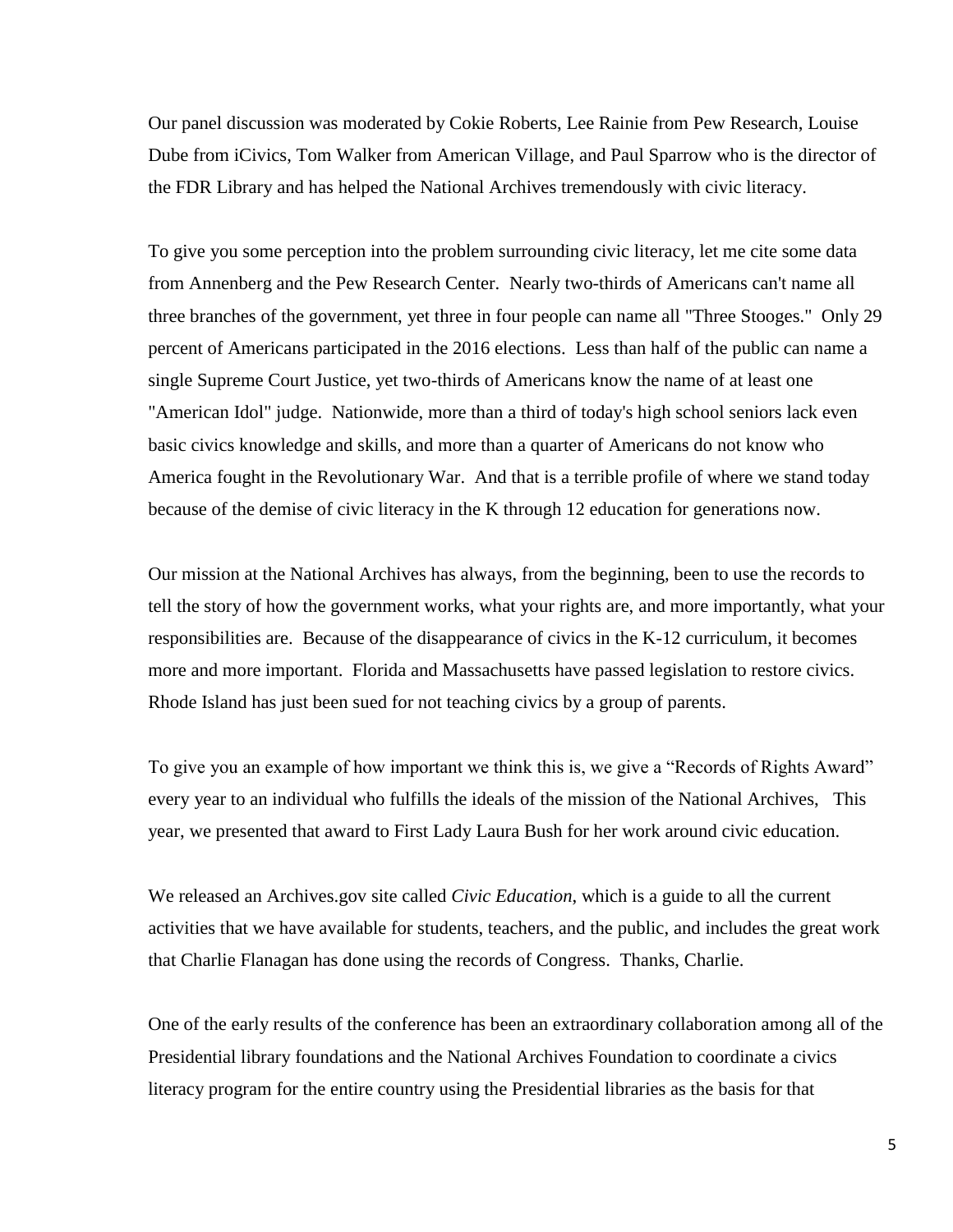work. As this work moves forward, there will be opportunities for me to present what kind of ideas are formulated. What I would really like is some engagement of this group in how we can participate with the Records of Congress in these activities.

**Ms. Haas.** Thank you. John.

**Mr. Lawrence.** In my classes, I teach a lot about the inadequacy of civic education and the poor preparation that many schools have in terms of providing adequate faculty. I remember there was one study that was done -- it may have been by Xavier University in Ohio a few years ago - where they looked at how well American citizens who have been long-standing performed on a civics test as opposed to new immigrants who had passed a civics test. And not surprisingly, the new immigrants did about 30 percent better. When they made this point to the folks who were longstanding citizens, their answer was, "Well, that is not fair; they studied for it." I think that makes the point here about the inadequacy.

Mr. Ferriero. We do two naturalization ceremonies a year, one on Constitution Day and one on Bill of Rights Day. I am just absolutely amazed at how well-prepared these new citizens are. And I always sit there thinking, if I were to wander out on the street right now and ask a random member of the public some of these questions, they wouldn't be able to answer them.

**Ms. Koed.** As we go through Presidential election years, one of the most common questions we get is "where is the campus for the electoral college?" People are completely baffled by many parts of our government, how it works, and its history. Everything we can do to promote civic literacy is time well spent.

**Ms. Vogt.** I would like to add to that that in the last 5 years, the Association of Centers for the Study of Congress worked with the National Issues Forums and the Kettering Foundation to do a project similar to the Presidential libraries, where they were writing an actual issue guide to use in their various libraries. Our hope was that we could produce a guide that congressional repositories could then take back and use in their communities. It was a very successful project.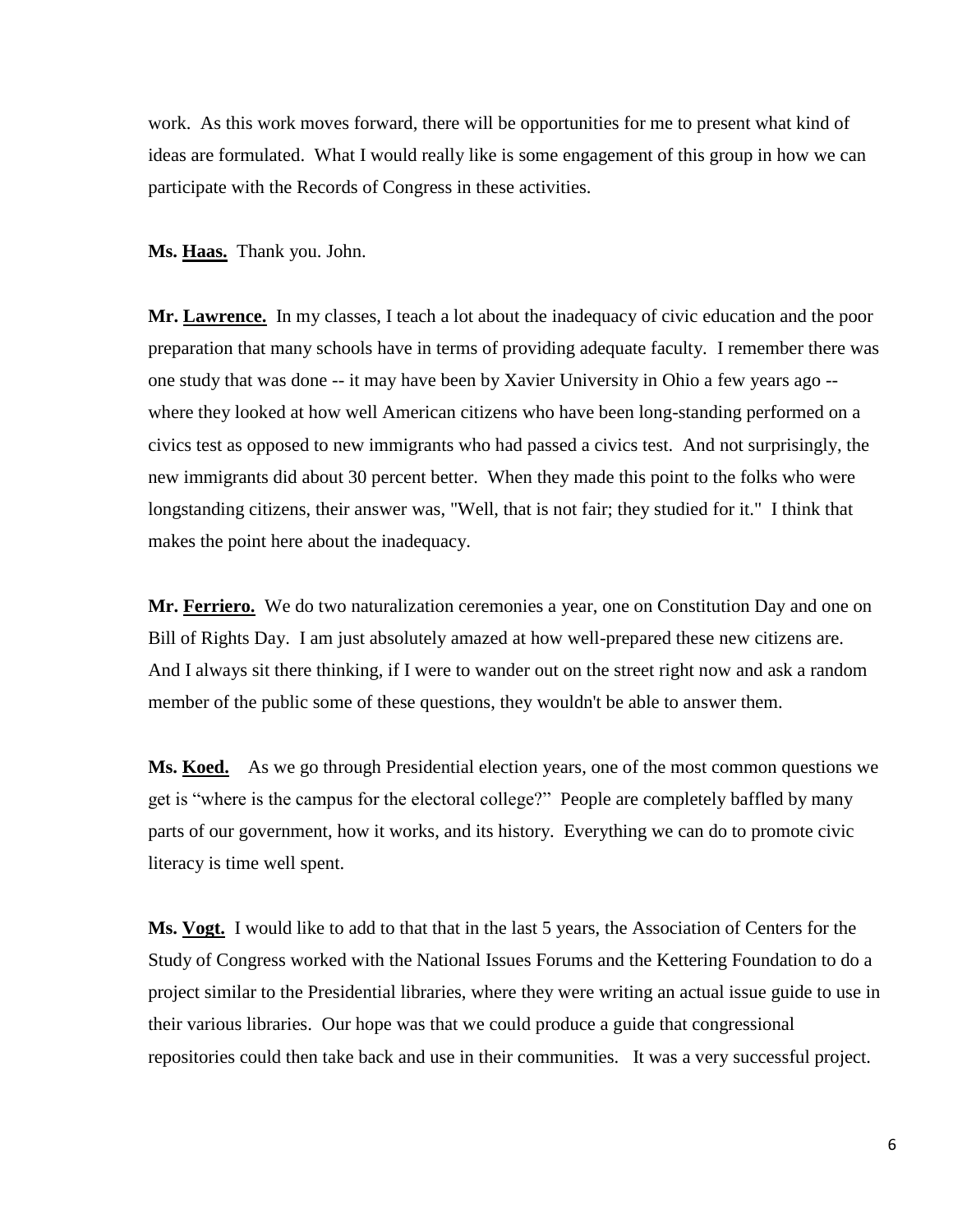We are trying to still get more of our congressional repositories to work on this important public outreach. The Russell Library has been involved in it for some time.

In part of our recent exhibit programming, we did a National Issues Forum on immigration, which was very well attended, and I understand from my staff that we had a good group of townspeople, university students, and new citizens. Very good discussion.

**Ms. Koed.** I will also add, just to follow up on Julie's comments about Constitution Day, attendance has grown through the years for us, and we are very proud of what we are doing. But at the same time, every year we try really hard to reach out to local high schools. We have one high school that comes every single year, and one other group that comes every year. One year, we had a small group come from Woodrow Wilson High.

But usually, despite the fact that we reach out, we get very little response from schools. Part of it I realize, is the transportation and logistics of bringing students to Capitol Hill, but we are really open to suggestions if people have had good experiences of reaching out to local schools, and how to make those kinds of contacts so that we could build that audience and get more middle school and high school students to our events here on Capitol Hill.

**Ms. Haas.** At this time, we need to move on to approval of the minutes. Is there an objection to dispensing with the reading of the minutes? Hearing none, are there any corrections to the minutes?

**Ms. Koed.** No.

Ms. **Haas.** I would entertain a motion to approve.

**Mr. Ferriero.** So moved.

**Ms. Haas.** Second?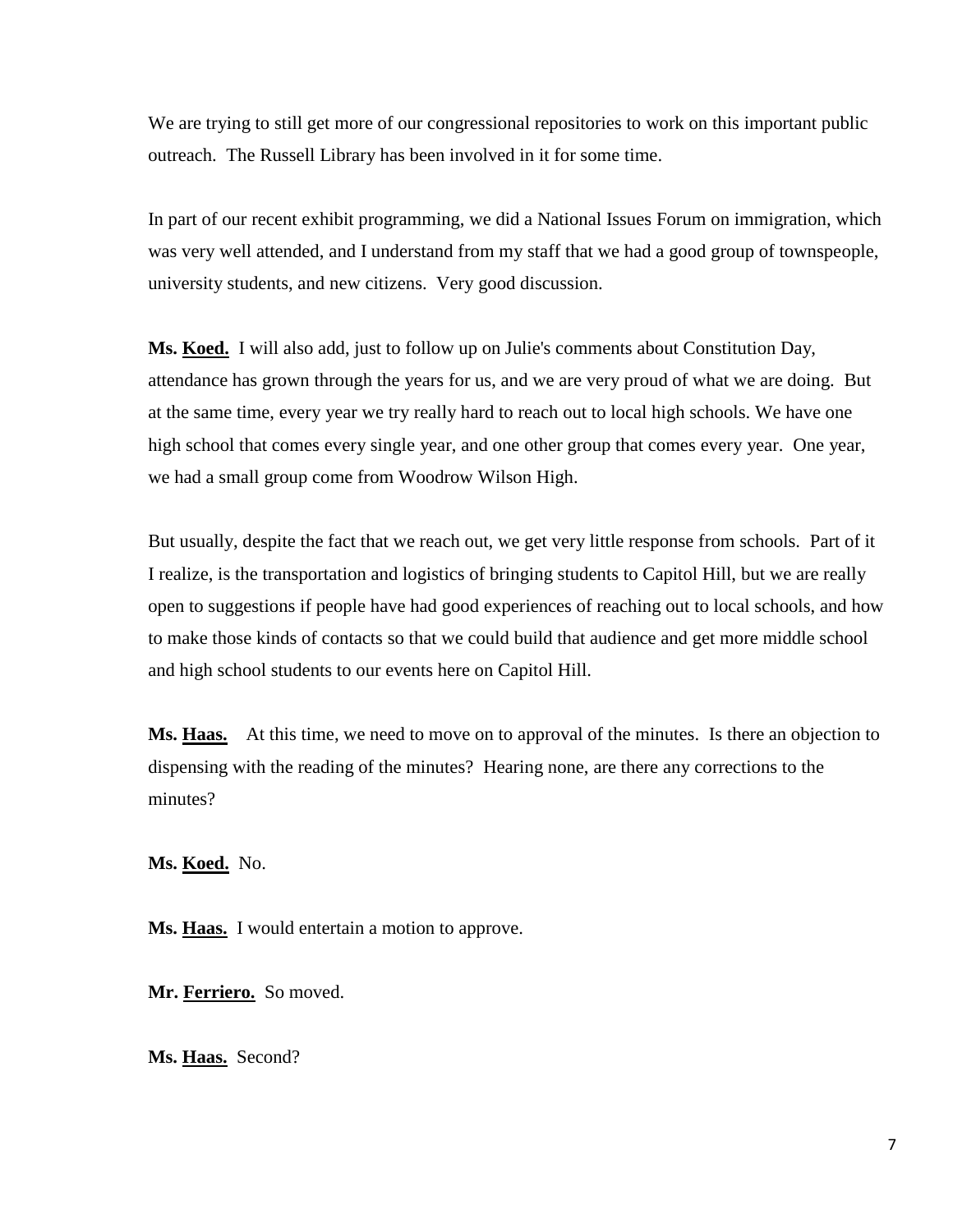## **Voice.** Second.

**Ms. Haas.** All those in favor. The minutes are approved.

At our June meeting, David mentioned his appointment to the USA250 Commission, which has been convened to plan the country's 250th anniversary in 2026. David, would you fill us in on the Commission's work to date and let us know how we can help to further this important work? We would also appreciate hearing about your service on the Women's Suffrage Centennial Commission.

**Mr. Ferriero.** So I am going to talk about the semiquincentennial. And my deputy, Debra Wall, who represents us on the other commission, will speak to that one.

It is not a pretty story I have to share with you about our first meeting. This is a commission that was established by public law in order to provide for the observance and commemoration of the 250th anniversary of the founding of the United States and related events through local, State, national, and international activities planned, encouraged, developed, and coordinated by a national commission representative of appropriate and public authorities and organizations, which is very similar to the Bicentennial Commission in terms of expectations.

There are 24 Commissioners, 4 Senators, 4 Representatives, and 9 ex officio members, of which we are one. The National Archives is singled out in the legislation with the Library of Congress and the Smithsonian to develop and display exhibits and collections, and develop bibliographies, catalogs, and other materials relevant to the period predating the U.S. semiquincentennial. That is what the expectation is of this group. We don't agree with that, so we will continue to work together to create something spectacular in recognition of this very important anniversary.

The first meeting was held in Philadelphia on the 15th and 16th of November. This was also the first time that the entire Commission had met together. It was clear that a lot of work had been done beforehand because we spent -- I was the only person in the room without a copy of "Robert's Rules" -- most of the beginning of the meeting, almost half a day on process; such as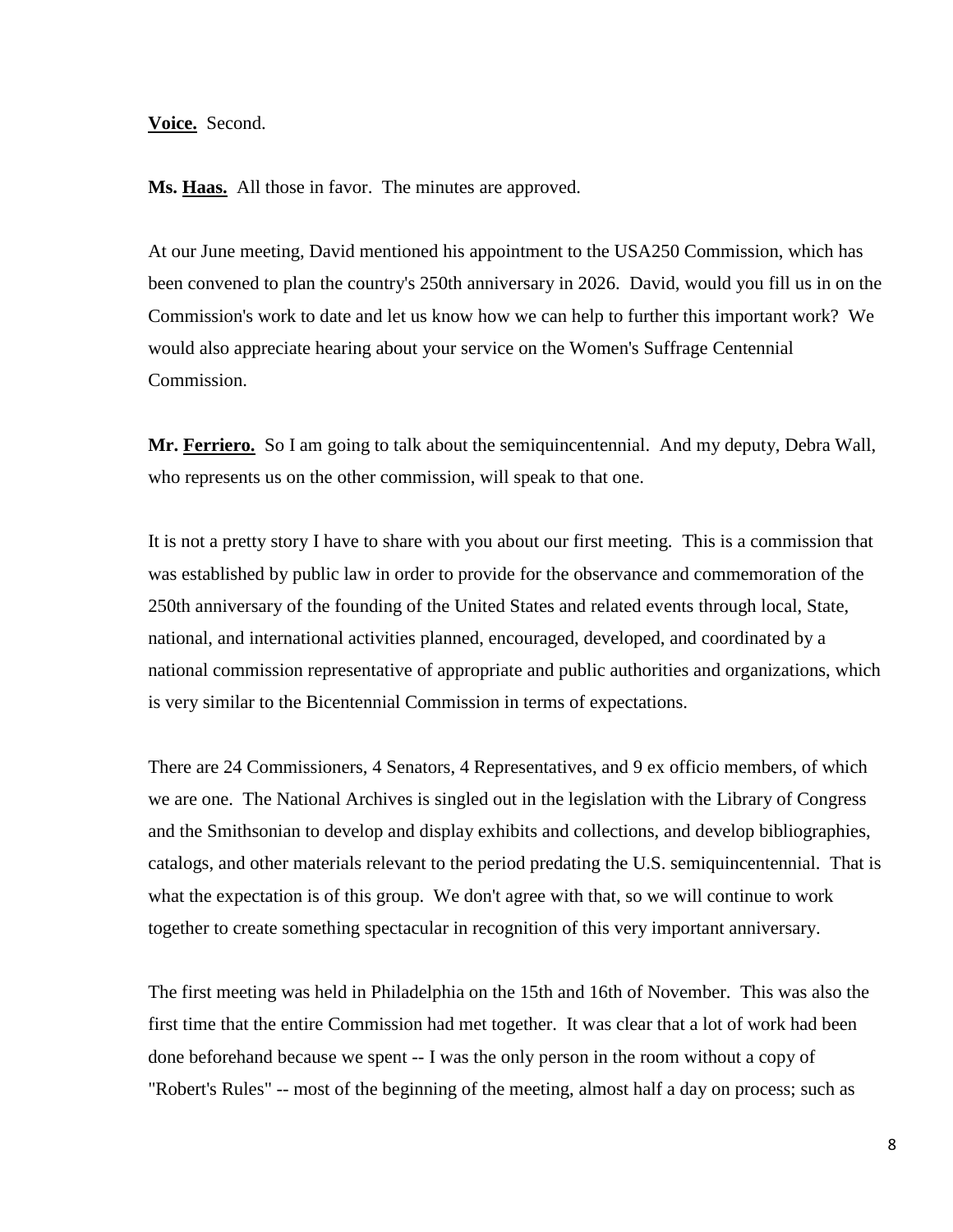who has the authority to appoint the executive director, and a motion to remove the staff from the room so that we could have a frank discussion. It was not a very positive start to the process.

The only thing that was accomplished during that meeting was the resolution to let the executive director form an advisory committee to write a job description and recruit candidates for the actual project director. That is absolutely all that got accomplished except a lot of hurt feelings. Another thing that was established is that my friends and I, Library of Congress, Smithsonian and NARA, don't come to meetings. We will be called upon when we are needed.

That just gives me more impetus to work closely with the Library of Congress and the Smithsonian, and this committee to make sure that we are creating a series of activities that are meaningful for the American public. This is an important, important anniversary, and we need to do this right.

**Ms. Haas.** Did you have anything on women's suffrage?

**Mr. Ferriero.** Debra Wall will speak on that subject.

Ms. Wall. Okay. As David said, he has delegated to me to his ex officio role on the Women's Suffrage Centennial Commission. It was established by the Women's Suffrage Centennial Commission Act in 2017. Our purpose is to ensure a suitable observance of the centennial of the passage and ratification of the 19th Amendment.

There are 14 members. The chair is outgoing Wisconsin Lieutenant Governor Rebecca Kleefisch, and former Senator Barbara Mikulski is a member. The other members are appointed by the President, and the House and Senate majority and minority leadership.

As mentioned, the Archivist is an ex officio member, and he has delegated that role to me. We are authorized to run through April 2021, and our duties are to encourage, develop, plan, and execute programs, and to encourage private organizations and State and local governments to do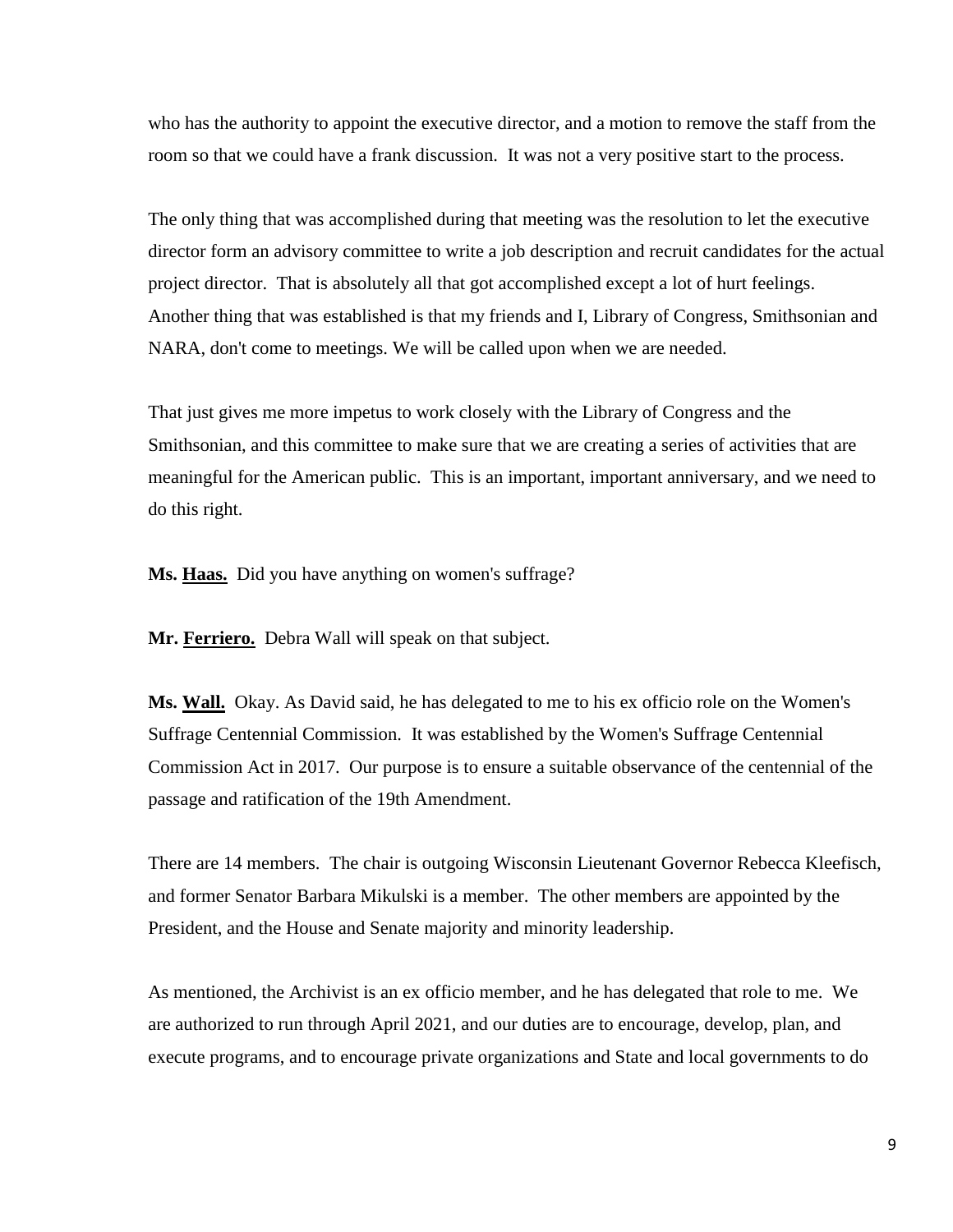the same. To that end, we are authorized to give grants to State and local governments out of our \$3 million budget.

Our duty is to facilitate and coordinate activities; to serve as a clearinghouse for information about events planned throughout the country; and finally, to develop recommendations for Congress and the President about ways to commemorate the centennial.

I should mention that the Act says that the Commission shall consult the Historian of the Senate and the Historian of the House where appropriate. We had our first meeting in October here at the CVC. It was an administrative meeting. This Friday, we have our first public meeting at the Sewall-Belmont House here in D.C. because this is actually a FACA, a Federal Advisory Committee meeting.

So that is where we are right now. And David, I think we had a better start than you. Any questions?

**Mr. Ferriero.** And you have money.

**Ms. Wall.** Yes, we have money.

**Mr. Ferriero.** We have no money.

Ms. Wall. Any questions?

.

**Ms. Haas.** I was just curious if the historians have been advised of any of the activities.

**Ms. Koed.** Yes. We have been in on the planning since the beginning. For about 3 years now, there has been a women's suffrage centennial sharing group that many of us have been involved in. It is a national group of organizations, including our offices, NARA, Library of Congress, Smithsonian, Sewall-Belmont and others. My office worked quite closely with Senator Tammy Baldwin as she was getting the Commission Act put in place, so we have been intimately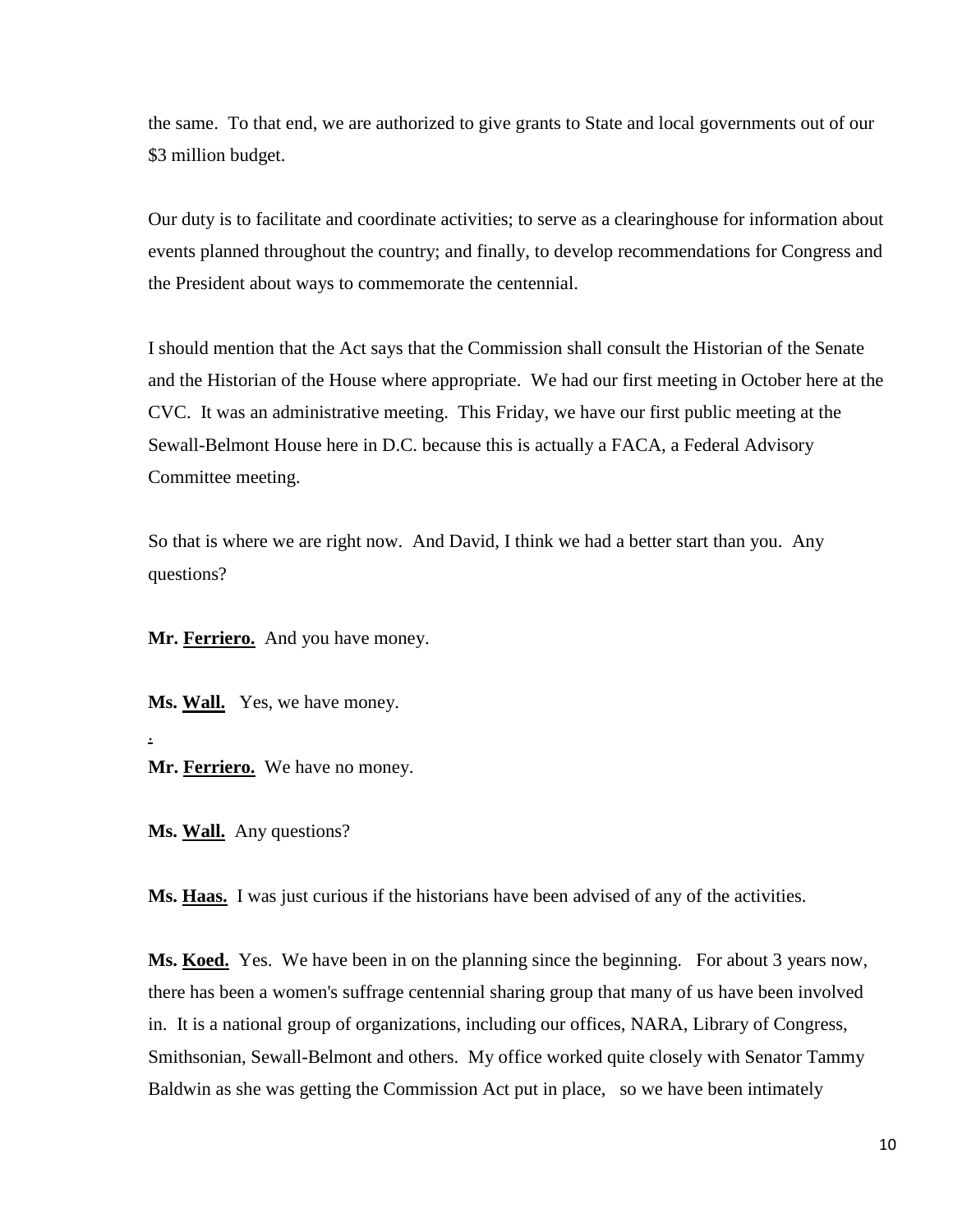involved in that process for a while now. One of the big goals is to not only bring it a national voice, which the Commission is designed to do, but to help coordinate collaboration and cooperation among the many private museums, libraries, and archives across the country so that there can be a cohesive national celebration of the centennial.

**Ms. Haas.** Do you have anything additional, Matt?

**Mr. Wasniewski.** No. They covered it.

**Ms. Haas.** Okay. Thank you. Jay McCarthy from GPO's Congressional Affairs Office will now update us on construction progress at Building A, and then Richard Hunt from the Center will update us on the status of Phase II project. Phase II is Building D.

**Mr. McCarthy.** Thank you, Madam Clerk, for inviting GPO here today to participate in the Advisory Committee on the Records of Congress meeting to report on the progress. On behalf of Acting Director Herb Jackson and the more than 1,700 employees of GPO, I want to thank you, Secretary of the Senate Julie Adams, as well as our congressional appropriators and oversight committees for the vision and support for this project, which GPO is enormously proud to be part of.

The National Archives and Records Administration is one of the government's crown jewels, and the work they perform is essential to the functioning of our democracy. It is a great honor for GPO to have this opportunity to support their important work.

Today I am happy to report that the first phase of the Legislative Archives project, which will provide more than 2,400 square feet of archival storage for NARA in GPO's Building A, is substantially complete in its construction. In the days ahead, GPO will be working with NARA and the contractor to complete a limited number of punch list items, including the final testing and balancing of the new HVAC system, the final installation of security cameras, and touch-up of some epoxy floor coverings in mechanical rooms, et cetera, to enable the commissioning and ultimate occupancy of this facility.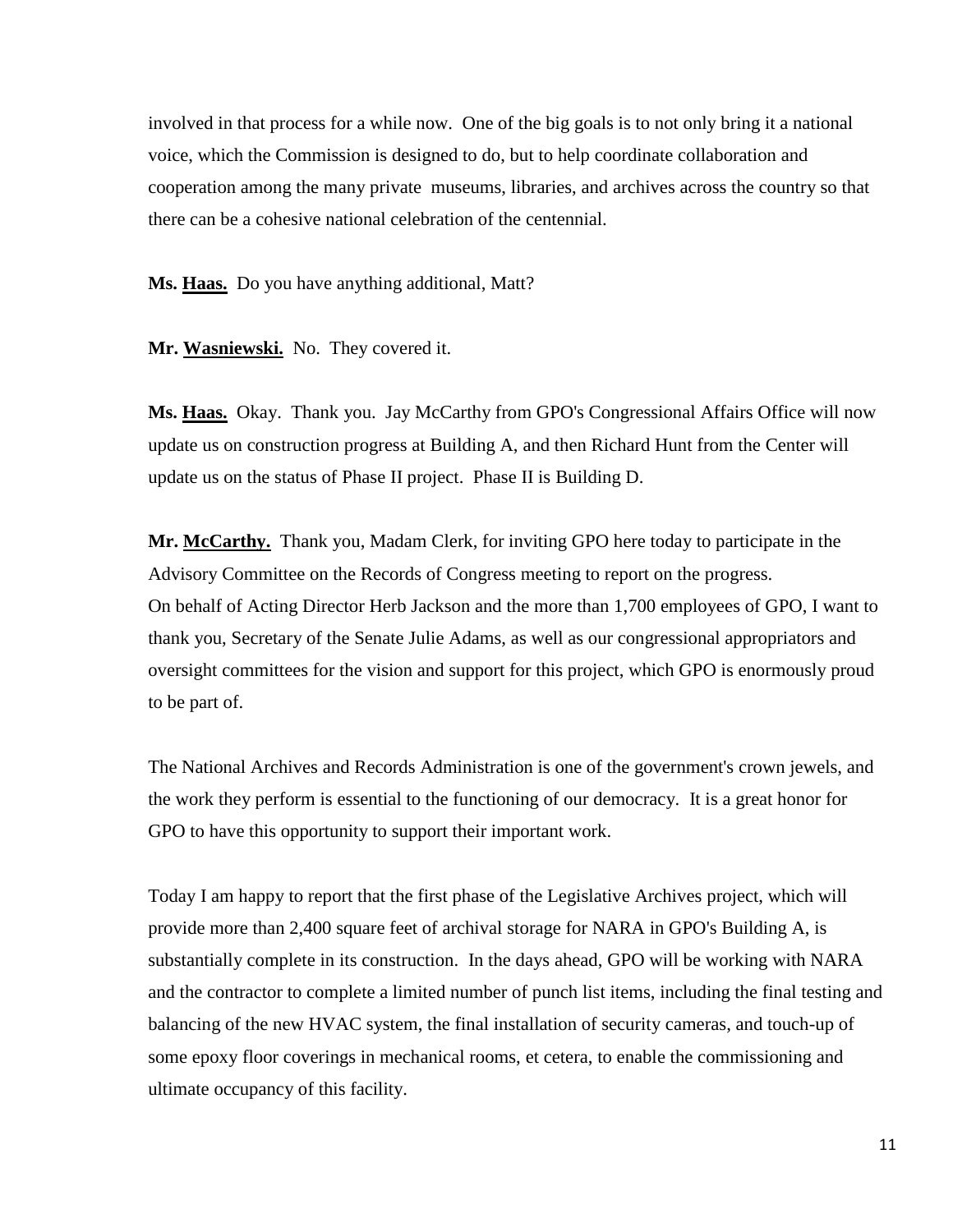GPO is grateful to our partners for this creative project, which has allowed us to adaptively reuse a historic facility, create something of a building within a building, and provide high-quality, accessible, and contemporary archival space for NARA and the legislative branch for decades to come. GPO will do all it can to ensure NARA's occupancy of the space runs as smoothly as possible and looks forward to the next phase of the project.

Thank you for having me, again, today, and I am happy to answer any questions people might have.

**Ms. Haas.** If you would just hold tight a second. Richard, before you get to Building D, is there anything you would like to add from your perspective on Building A and where we are in the transitioning?

**Mr. Hunt.** That pretty much summarizes and captures it. The HVAC system should be operational by Friday of this week. Commissioning should start on Friday. We have delivered ladders, carts and PCs, so we are setting up the office in the next week or so.

**Ms. Haas.** And the staffing?

Mr. **Hunt.** We are going to service that building for the foreseeable future with existing staff. We are going to see how that affects our operations, how we can provide coverage. But the first few months is going to be weekly loading of that space from records that are now stored in other spaces, Washington National Records Center and some in Archives II. I think we will have a better idea at that point of how it is affecting our other operations of loans to committees and providing reference services.

**Ms. Haas.** And then how about receiving the new records?

**Mr. Hunt.** Once we have occupancy, then all new accessions will be stored in one of those stack spaces. We really have a lot of room to grow.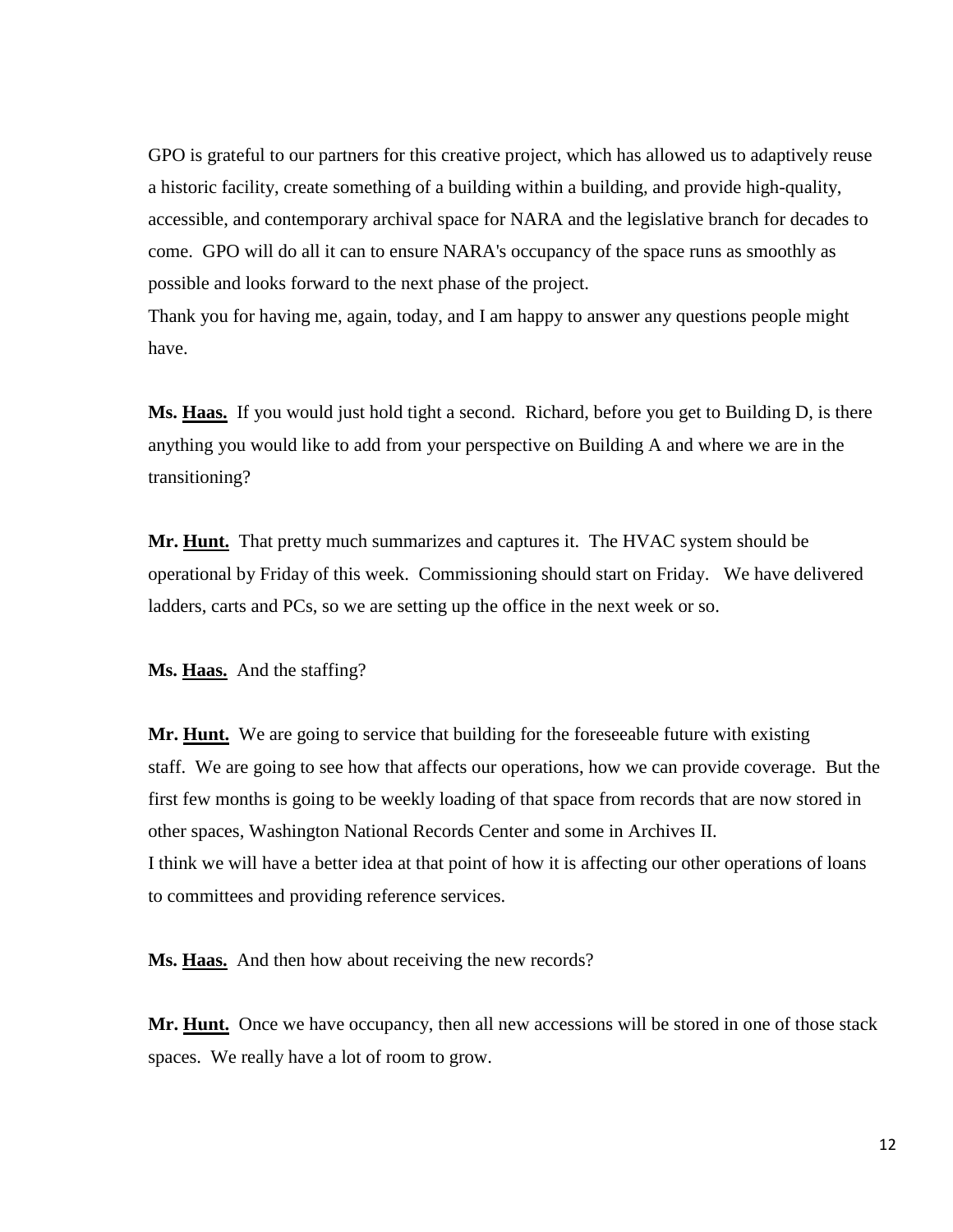Ms. **Koed.** For House and Senate?

Mr. Hunt. For House and Senate, yes.

Ms. **Paul.** When do you anticipate moving records in?

Mr. **Hunt.** We are planning on January for moves of records -- after the holidays and when we have our staff come back, so we are fully staffed. Up until then, we will be making the space move-in-ready. There are a lot of shelves we have to label and a lot of database materials we have to file, so that we will have box level control in our database for everything that we move into the space.

**Ms. Paul.** That is really fabulous. It is a big upgrade.

Mr. Hunt. Yes, that is quite an improvement for us.

**Ms. Koed.** Definitely.

**Ms. Haas.** Then do you want to speak to the next project too?

**Mr. Hunt.** Yes.

**Ms. Haas.** Thank you, Jay.

**Mr. Hunt.** The National Archives and GPO have agreed to pursue a joint design effort for the third floor spaces in Building D which will require improvements to the air handling systems, the power supply, and other utilities to support the National Archives' plans for a large records storage space and GPO's need to set up a new print operation. So we will do this collaboratively.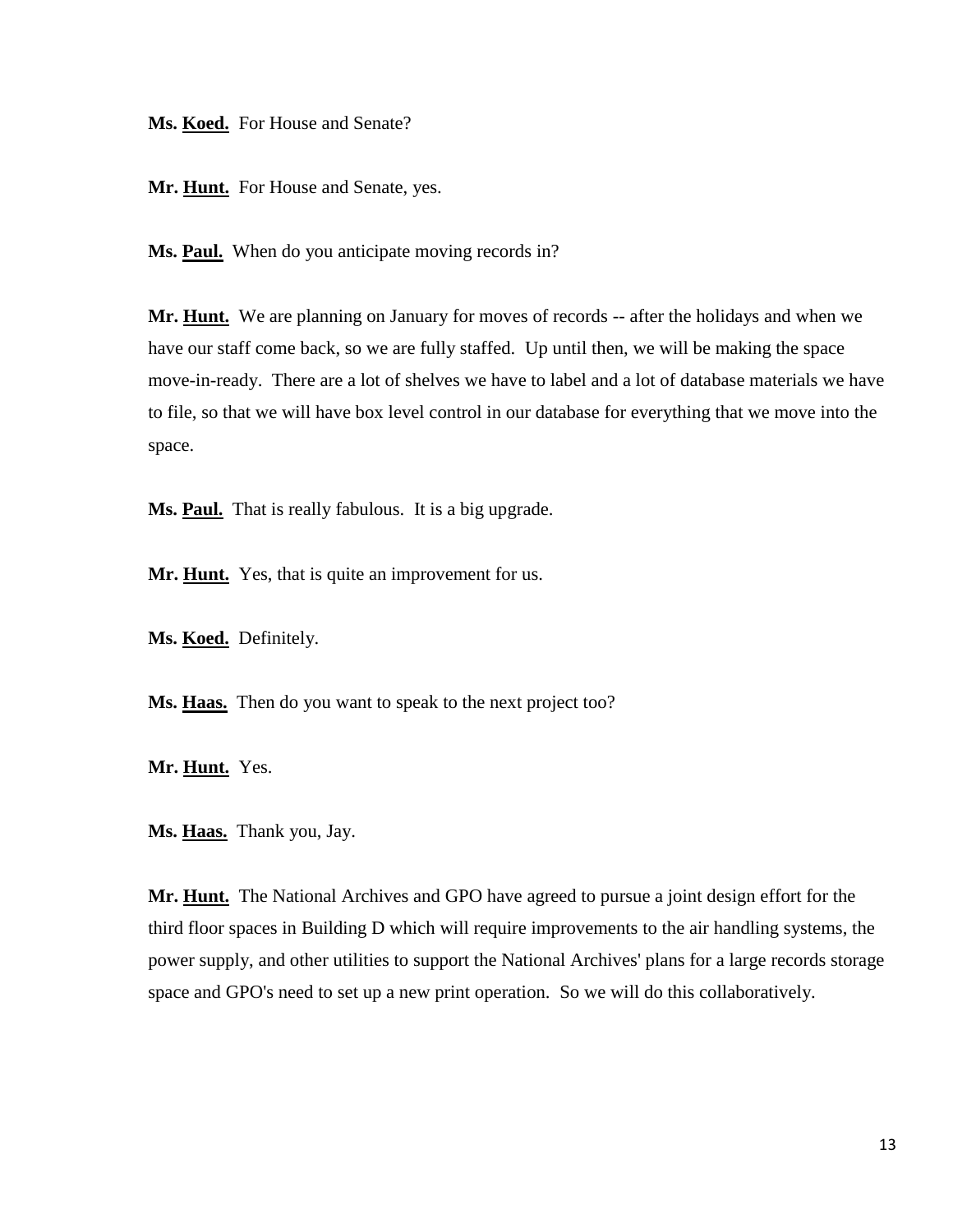The National Archives prepared the design scope for the Building D project, received pricing from its contract architectural and engineering firm, LEO A DALY, and negotiated the final design cost, which will be shared jointly by the National Archives and GPO. We are working on creating an interagency agreement that will govern the project as it moves forward. Once that agreement is in place, NARA will award the design contract and we will be off to the races.

**Ms. Haas.** Any questions? We will now turn to Jacqie Coleman and Brandon Hirsch from the Center to give us an update on the present and future of description of House and Senate records.

**Ms. Coleman**. Thank you for an opportunity to provide an update on the Center's description program this morning. It has been a couple of years since I have given a formal description update at this meeting, so I thought it would be useful to provide a brief overview of the Center's description program for some of our newer members.

Most of the Center's description work occurs under the umbrella of the Legislative Enhanced Archival Description Project, commonly referred to as the LEAD Project. It was previously known as the Next-Generation Finding Aid Project.

The project began in 2011. The first few years of the project were characterized by a dual effort to describe some of the earliest House and Senate records for which we had pretty detailed preliminary inventories, as well as description of more modern records where we had more limited descriptive information. In 2017, the Center's description team reached a long-term goal to describe open records from the first 96 Congresses, which covers records from 1789 through 1980. This is thanks to the tireless work of Adam Berenbak, Dot Alexander, Judy Adkins, Kate Mollan, Kris Wilhelm, and Sarah Waitz, who assist with description on top of everything else they do to provide access to the Center's records.

Since meeting that goal, the Center has also completed description of the 97th Congress and is on track to finish the 98th Congress by the end of fiscal year 2019. As part of the LEAD Project, the Center has described 52 percent of the total volume of House records and 38 percent of Senate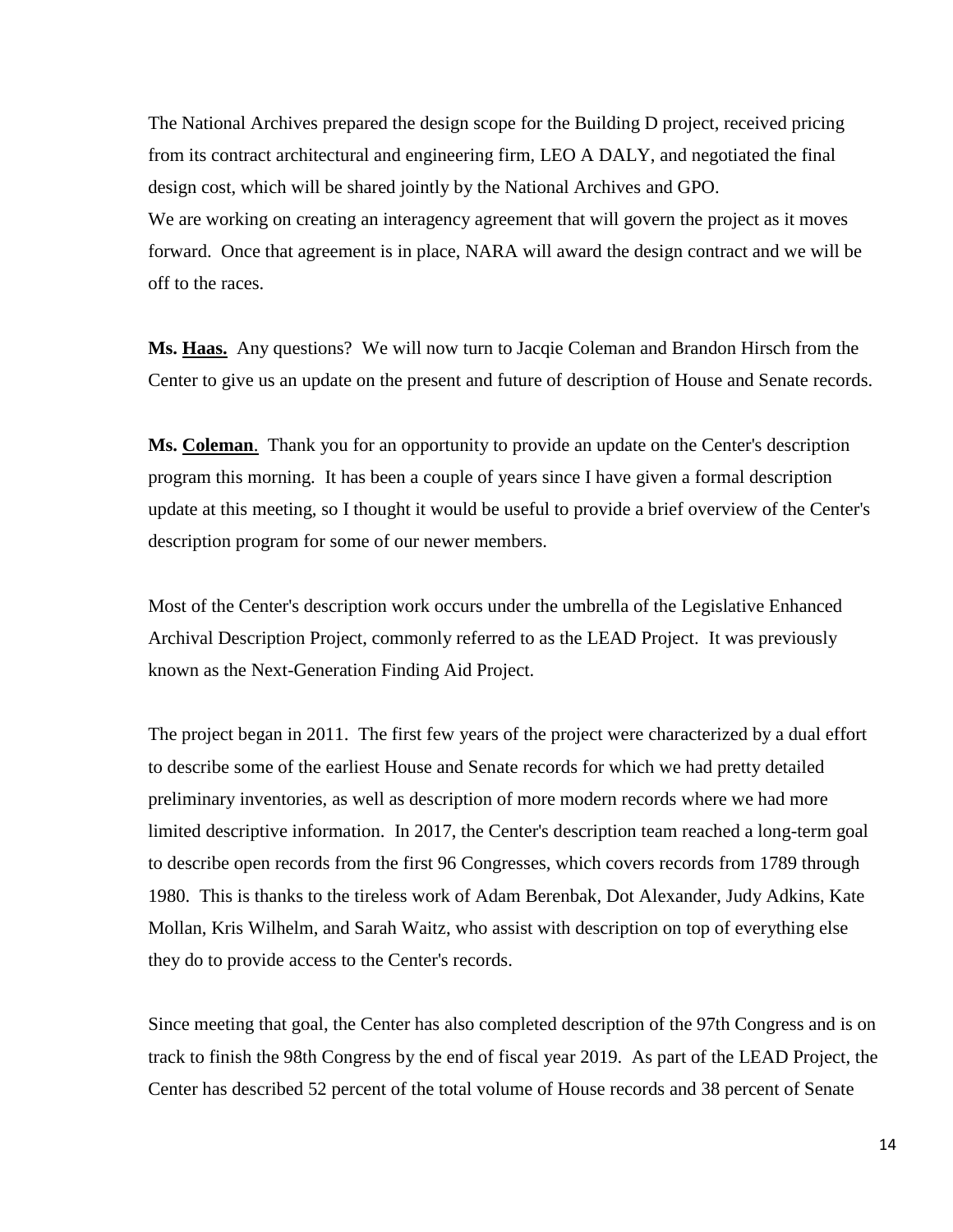records, a total of nearly 78,000 cubic feet and over 20,000 enhanced description records. All of these descriptions are in the National Archives catalog.

There are two charts on page 15 of the Center's annual report that illustrate this progress. To support the unique characteristics of congressional records, the National Archives added three new data fields -- begin Congress, end Congress, and party designation -- to NARA's back-end description system and front-end catalog. A custom slider bar was added to the catalog's advanced search to facilitate searching by Congress range.

In 2014, at the recommendation of this Advisory Committee, the Center worked with NARA's Office of Innovation to create a new web portal that provides a dynamic and customized searchand-browse interface for congressional records. This customized web portal leverages the previously mentioned descriptions in the National Archives catalog.

Over the last 2 years, electronic records description has become a larger part of the Center's work. For the most part, this work mirrors the same process that we use for describing textual records and utilizes the same descriptive standards and delivery system, namely, the National Archives catalog.

The Center has created descriptions in the catalog for its two largest sets of open electronic records: the Congressional Web Harvest, which totals approximately 60 terabytes; and Senate committee hearing videos from the Senate Recording Studio, which total approximately 10 terabytes.

Another significant goal of the Center's description program is its work with the House and Senate to transfer standards-based descriptive information at the point of accessioning. To this end, the House and Senate implemented independent instances of Archivists' Toolkit in 2012, and the Center implemented its instance of Archivists' Toolkit in 2013.

Over the past 5 years, the House and Senate have created and transferred over 4,200 accession records and nearly 12,000 name and subject records to the Center. Fifty-eight percent of the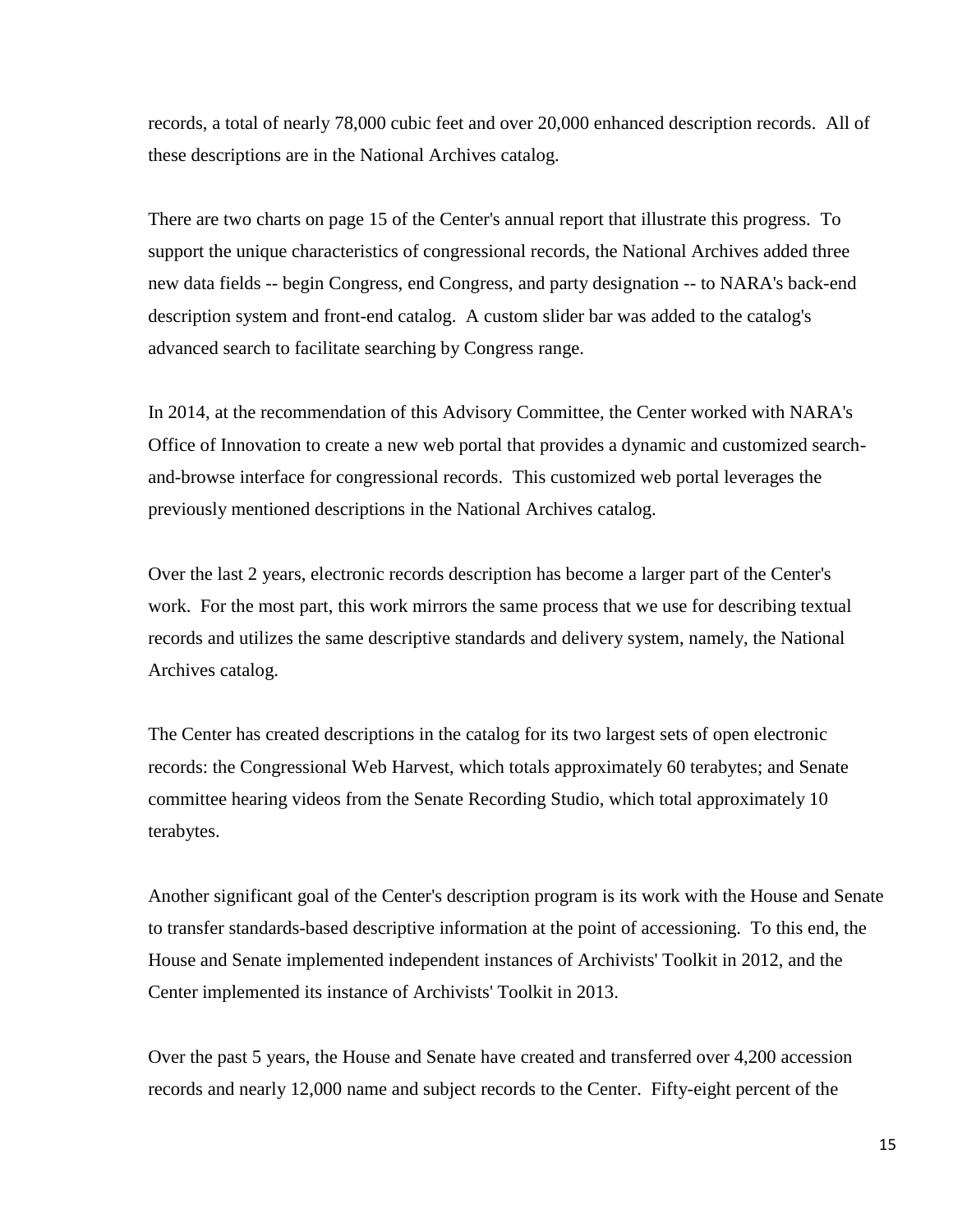accession records are for textual records; 35 percent are for electronic records; and the remainder are for analog AV materials, artifacts, and accessions containing multiple record types. There are two charts on page 16 of the annual report that provide a graphical representation of these statistics.

There are several benefits to receiving this descriptive information at the point of accessioning. First, we have been able to align accession records and transfer forms from the House and Senate with NARA's data standards, which helps the Center manage these records while they are closed, and also forms the basis of future description when they become open.

Second, by capturing description information closer to the beginning of the record's life cycle, when much more is known about the records and records creators, we will have better descriptive information for future researchers. This is especially important since most House and Senate committee records are closed for 20, 30, or 50 years. This is also where the expertise and hard work of the House Archivist, Senate Archivist, and committee archivists are captured and passed on to the Center.

Finally, the House, Senate, and Center have learned more about each other's work processes and have a better understanding of the many functions that this descriptive data supports in all of our institutions.

As was noted at the last Advisory Committee meeting, Archivists' Toolkit has been unsupported for some time now. The Center is actively working with the House, Senate, and NARA's Office of Information Services on succession planning for Archivists' Toolkit. To start, the Center has initiated a functional analysis to identify key functionality needed to support accessioning, description, reference, and data transfer.

The Center is fully committed to supporting the House and Senate in their migrations from Archivists' Toolkit and ensuring the continued transfer of this data in a sustainable and standardscompliant format. This migration is necessary to ensure long-term access to this rich descriptive information, which is not only critical to the work of the House and Senate, but also to the Center.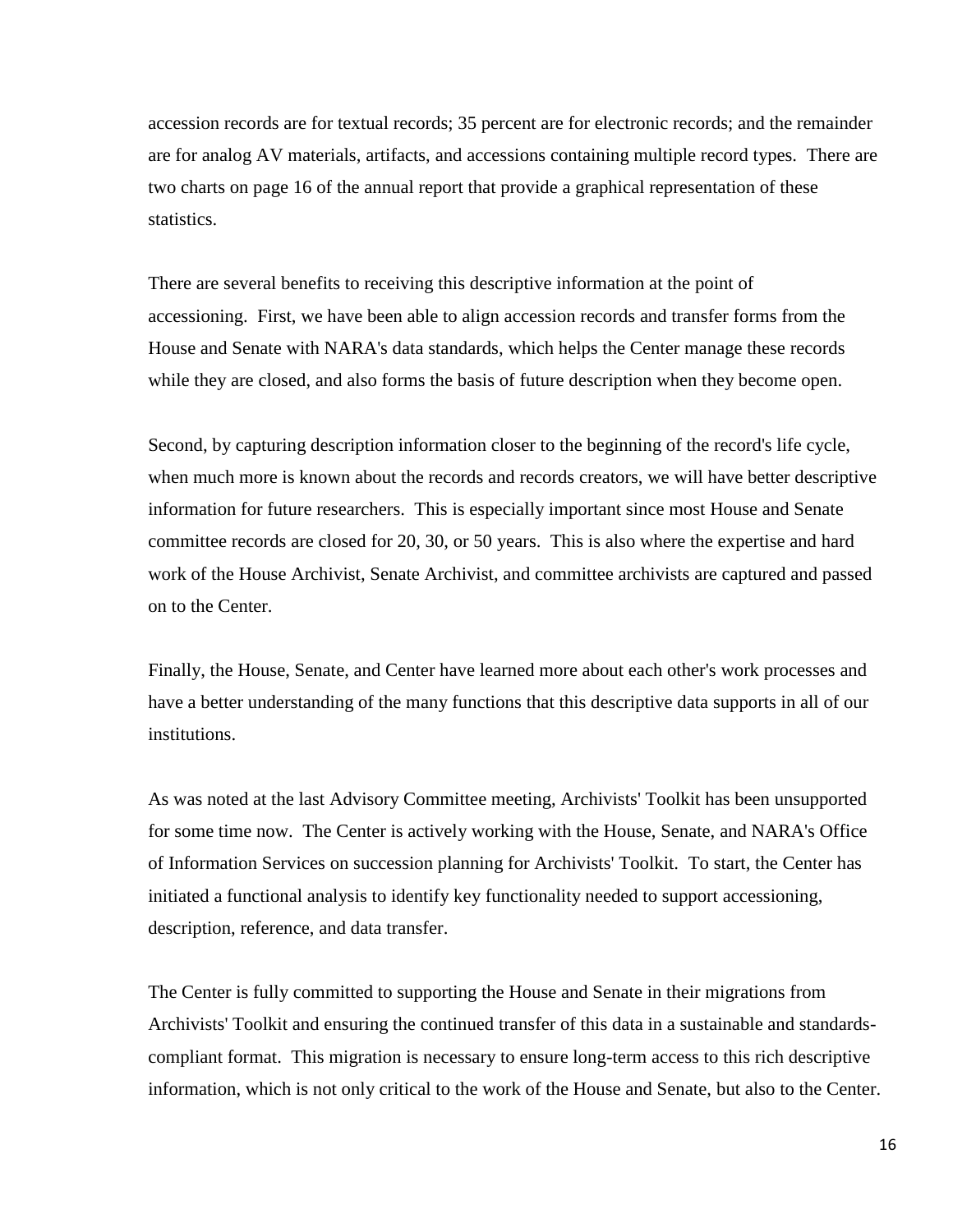I look forward to providing future updates on this migration as we move forward through the process.

**Ms. Coleman.** Any questions?

Mr. **Lawrence.** I actually do have a question.

**Ms. Haas.** Sure.

**Mr. Lawrence.** I am just curious. When you speak to House and Senate offices that are providing records to NARA, about the question of how long these records are sealed for, I wonder if you provide guidance. Is that access something that is always generated by the donating office?

The reason I ask is that the challenge that is presented to historians if they are not able to get access to records for 30 to 50 years, which even given the age of some of the incoming Members, still well beyond the time that they are going to be in office, presents it seems to me, as someone who writes on congressional history, a real challenge to gaining access to very critical records.

I wonder is there some sort of standard within the records accession community, what is considered appropriate, or is that just always an individual decision? I know it is individual because I negotiated access with Ms. Pelosi with the Library. But still, I wonder what the professional standard is, and how those decisions are made.

**Ms. Paul.** If I may answer. The Senate has a resolution that was passed in the 96th Congress. S. Res. 474 sets the standards for access to committee records. Very generally, it sets a 20-year closure of access to legislative committee records. More sensitive records, such as nomination records, and investigative records are closed for 50 years. However, committees may change access time if they so wish. It has been done in several instances, usually to reduce the time limit. But, the access time limit was deliberate to reassure staff that their memos and work would be closed for an appropriate length of time.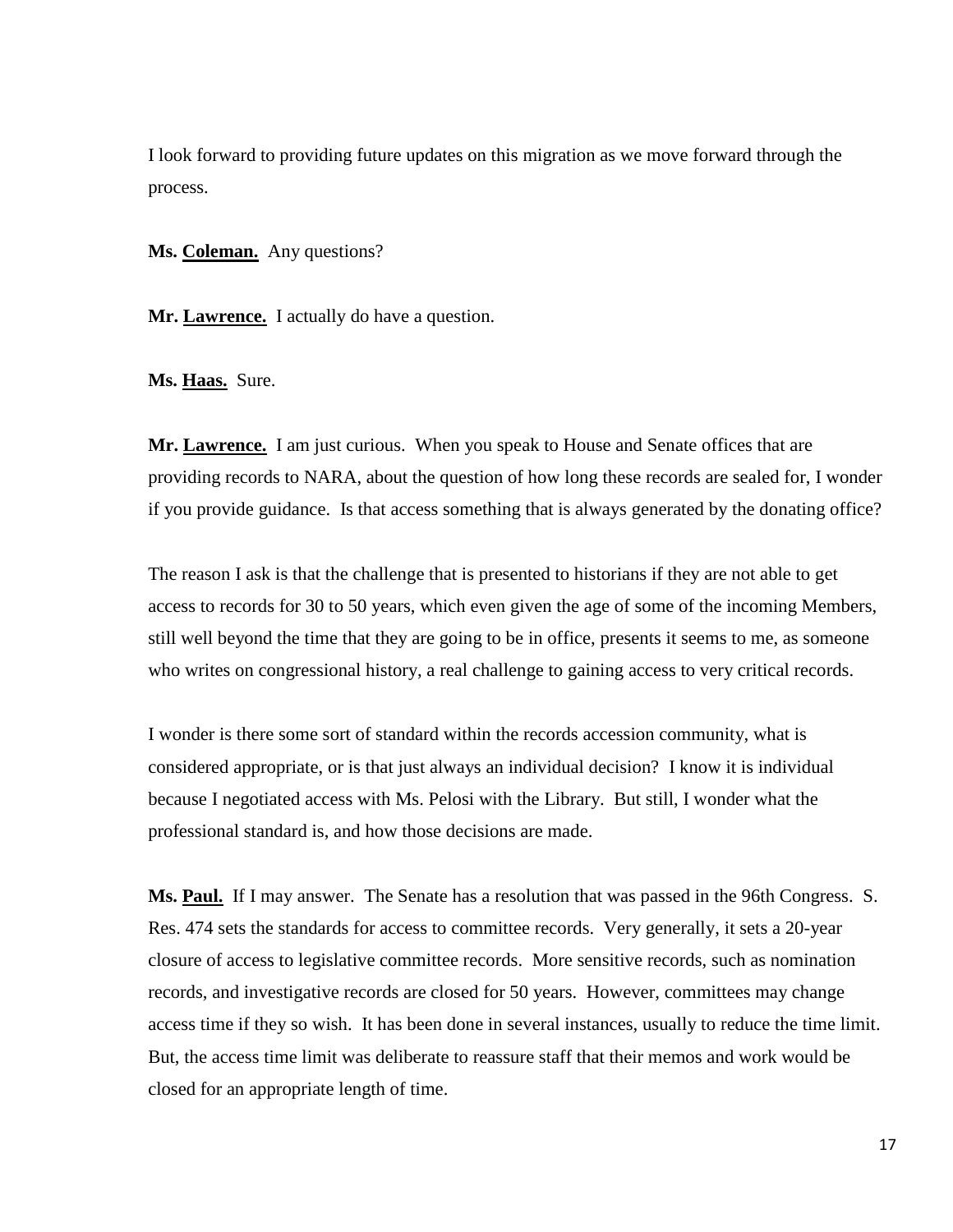**Ms. Bourk.** House committee records have access similar to the Senate. House rules dictate how long the records are closed. Ours are closed a little bit longer. They are closed for 30 years. In the case of sensitive information, they would be closed for 50 years.

For Members' personal records, it is up to the Member to decide. House rules do not cover Members' papers. It is up to the individual Member to negotiate their deed of gift with the repository that they are donating their papers to about length of closure and access.

**Ms. Koed.** That is true for Senators too. It is largely up to them to set access to their records. I would just add to what Karen said that when the resolution was passed, it was an attempt to actually make committee records available because prior to that, historians had to go to the current committee chair and ask for a record from 50 years ago or something. So this actually allowed a process for the more regular opening of records after 20 years in most cases for the Senate and 30 for the House. But there have been cases, as Karen has mentioned, when the committee has chosen to alter that, but it is in statute.

## **Mr. Lawrence.** Thanks.

## **Ms. Haas.** Okay.

**Ms. Butler.** I am Elisabeth Butler, Deputy Archivist. I am going to read out a statement from Alison White, our other Deputy Archivist who is working on the migration of accessions records. She wanted to make a statement on behalf of the Senate on its role in this process.

In February of 2011, the Center for History and New Media provided recommendations for Center for Legislative Archives' Next-Generation Finding Aid, which made a number of suggestions about improving the capture and exchange of descriptive metadata between the committees generating the records and the House, the Senate, and the Center, for which it archives as custodian of those records. This involved setting up Archivists' Toolkit in the House, the Senate,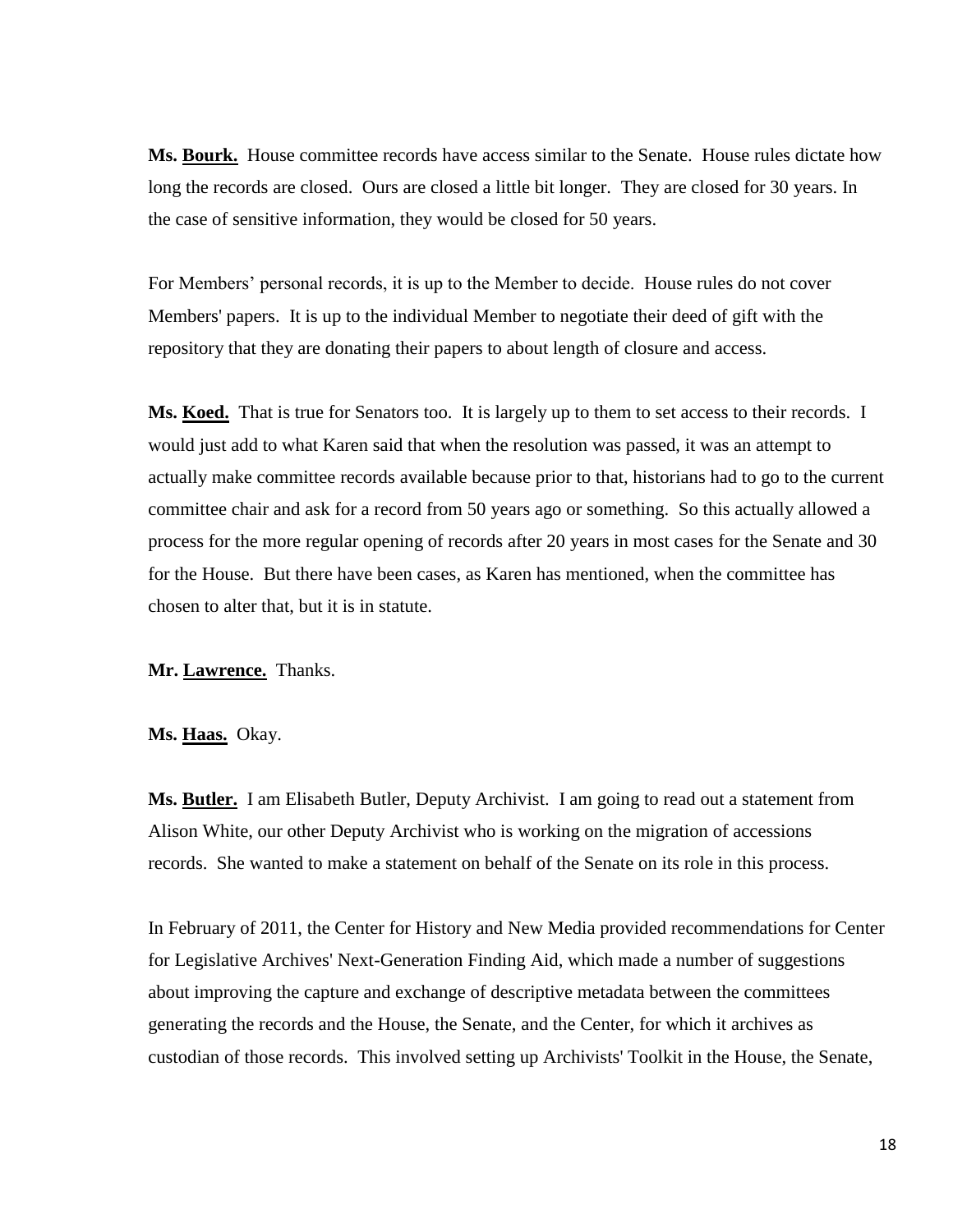and the Center, and using it as a way to share the valuable metadata being generated by the House and the Senate when they describe their committee records at the point of accession by the Center.

Working with the Center's newly hired archive specialist, a description task force was formed with representatives from the House, Senate, and the Center. On the Senate side, we developed an independent XML Schema for our records with the idea that we would be able to implement it in appropriate systems over time rather than being tied to one platform.

Because the House and Senate take different approaches to description but have considerable overlap in descriptive fields, all the fields in the accessions module Archivists' Toolkit, including user-defined fields, were set up to accommodate House or Senate or both House and Senate metadata, with no field meaning something different for either.

The archival community is moving away from Archivists' Toolkit into ArchivesSpace. And because Archivists' Toolkit is no longer supported and the server that we in the Senate are using will soon no longer be supported, we are looking at migrating our accession records into ArchivesSpace. We will be doing this in a systematic way, looking at required functions and the ability to migrate existing metadata forward.

On the Senate side, we are working with our information systems colleagues to assess the feasibility of standing up ArchivesSpace, and this will begin with creating a virtual instance for testing. We look forward to continuing our work with the House and the Center to obtain maximum value from descriptive metadata supplied by records creators, regardless of the platform or systems involved. Thank you very much.

**Ms. Haas.** Sheryl, I know, at the Russell Library, you have been looking at what a transition might look like for you from Archivists' Toolkit, and I was wondering if you could provide us an update on what you have discovered up to date.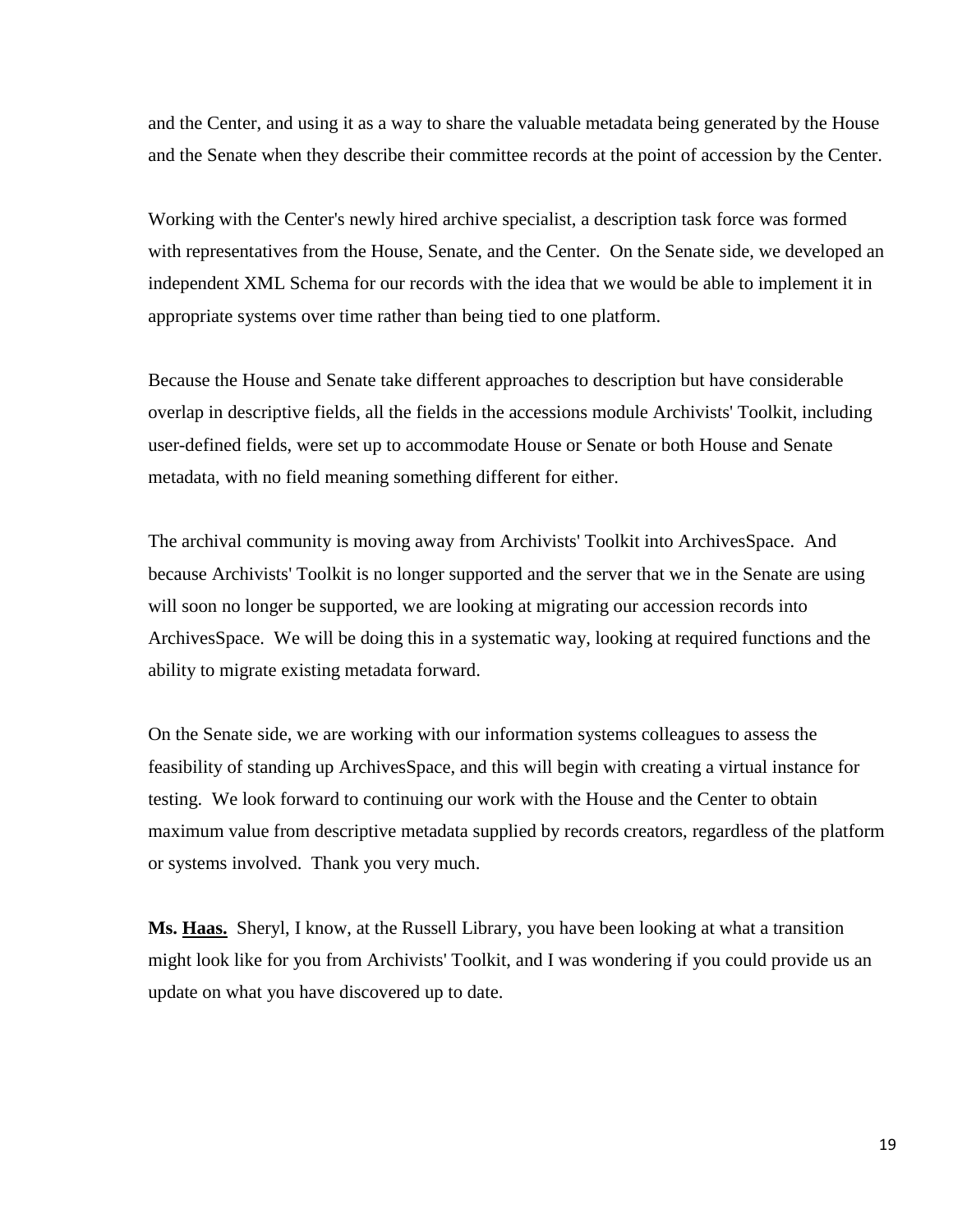**Ms. Vogt.** Yes, I will be glad to give an update. And I want to thank Robert Lay, who is on the Russell Library staff, and here with me today. Robert has been spearheading this for the Russell Library. So if I get too caught up in the technical aspects of this, we will call on Robert.

But right now, we have been dealing with two questions. One is how best to accomplish the migration of finding aids from one platform to the other; and, second, whether or not to keep the XTF framework for our public user interface. In terms of data migration, there are two options we have: to handle that in-house or to contract with Atlas Systems, the company that supports Aeon, which many of you in the archival field know that is a reference user software.

Atlas Systems offers a support package for ArchivesSpace that includes hosting, implementation, maintenance, and data migration. The service is designed mostly for institutions with fewer resources or a smaller IT infrastructure, but it would also limit our ability to clean up description elements and authority records. If we do this in-house, it is more labor-intensive on our part, but it will allow us to refresh the legacy finding aids, if needed, and to clean up Library of Congress and local authority records.

The second question we are dealing with is public user interface and are working to establish what our requirements would be for our public user interface. We would like to highlight search terms and contexts, prioritize resources over component descriptions and search results, have faceted searching and the ability to view a timeline of collections, and minimizing the number of clickthroughs to request or view digital objects.

ArchivesSpace has its own public user interface. It has customizable style sheets, but it does not offer all the features that we want. And many of the members on our committee found it was confusing to navigate. It is possible to modify our current XTF implementation to offer the features we require. This will require a considerable amount of time from our developers. And for us, we do believe that this would be the best path to follow.

In early December, we are going to approve joining the ArchivesSpace community, and this will give our staff access to training services and a sandbox for test migrations. The next phase of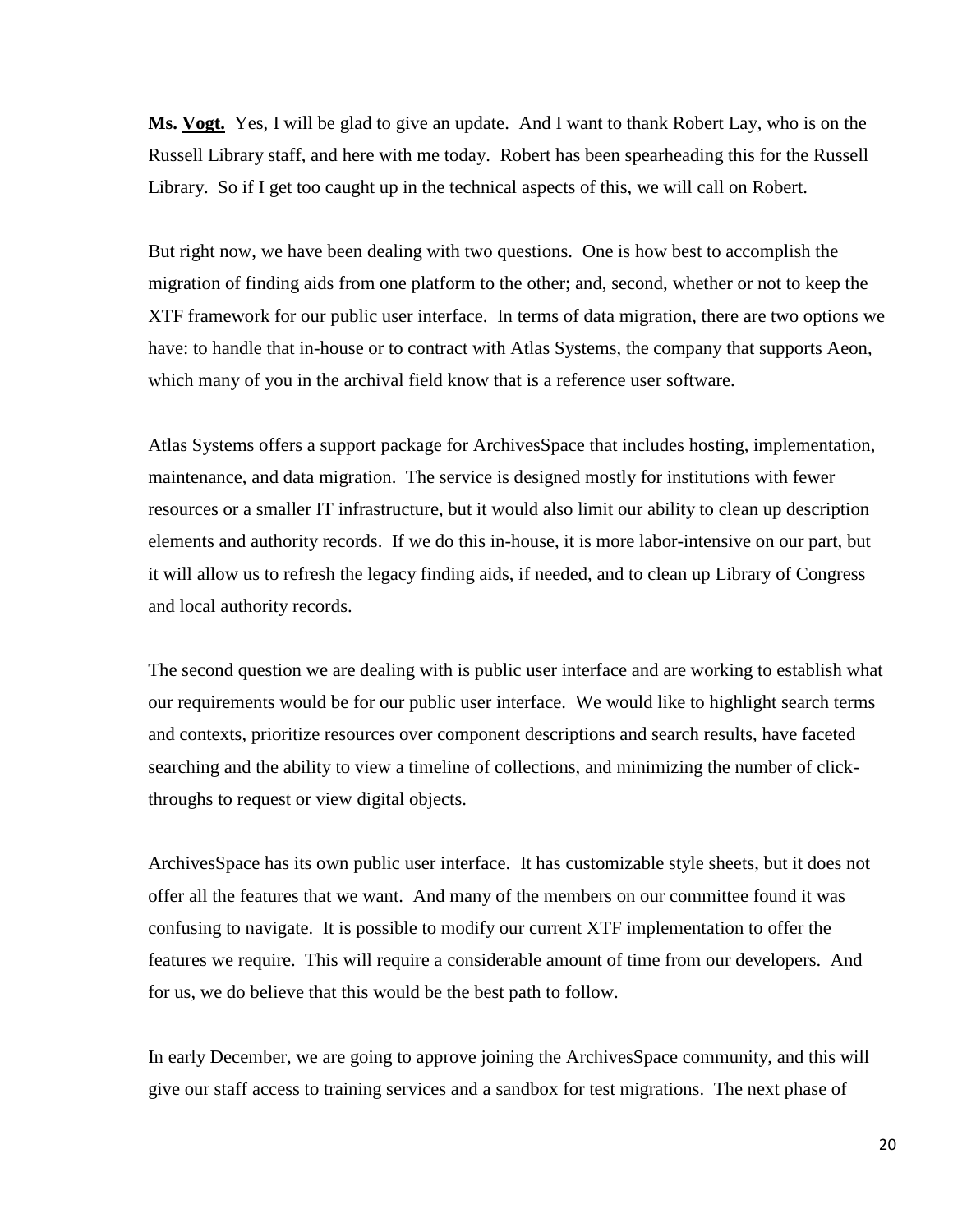migration will involve cleaning up name and subject authorities by eliminating duplication and ensuring that they are properly formatted. This will also begin examining legacy finding aids to determine which ones need revision.

So you can see that this is going to cost a lot of labor with our current staff, which was one reason I wanted us to look at this as soon as possible because this is very impactful for all of us.

**Ms. Haas.** Absolutely. Did you have anything, Karen, on this?

Ms. **Paul.** Well, I was going to suggest that the committee perhaps consider creating a task force, as we had during the first iteration of this, to study this and report back to the committee on a fairly regular basis.

**Ms. Haas.** Any thoughts?

**Ms. Koed.** I think that is a very good idea, yes. This is going to be a big move for us and for the Center.

**Mr. Hunt.** Yes. We would be happy to collaborate.

**Ms. Haas.** This seems like the appropriate place to set something like that up.

**Ms. Paul.** I think so.

**Ms. Haas.** Okay. At this point, if there is no other conversation on this topic, I will move on. I would like to now recognize Betty Koed, who will provide an update on the Senate Historical Office projects, and we will also hear from Assistant Historian Daniel Holt on redesign of the Office's website.

**Ms. Koed.** You will be happy to know I don't have a long report to give to you this morning. I want to comment on our ongoing work with *Senate.gov,* which we consider to be a really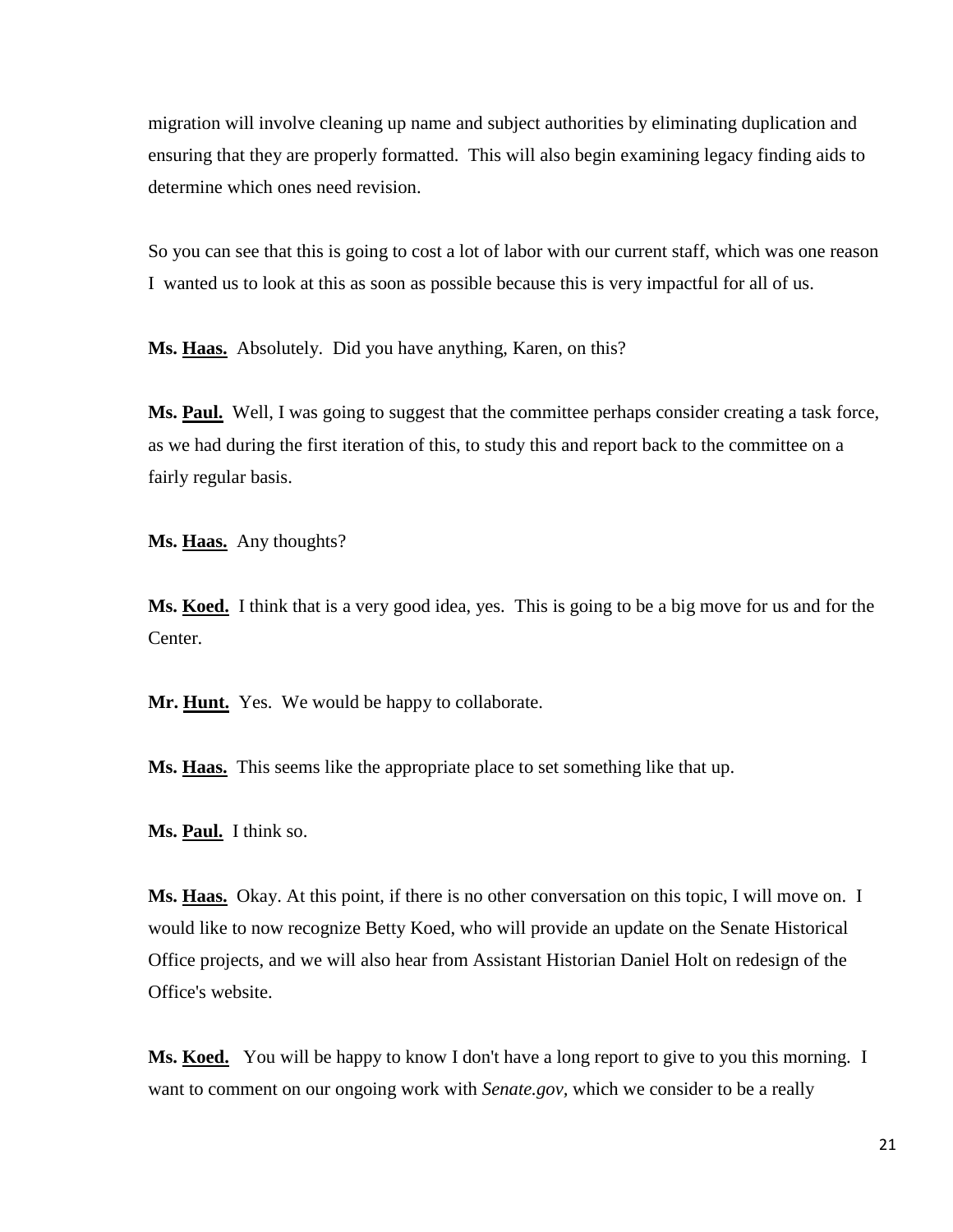important part of our civic education project. Over the past 20 or so years, we have been busily adding historical content. Currently, we have approximately 10,000 pages of historical content on *Senate.gov*. It has become literally a treasure trove of not only historical information and content, but also contains hundreds of primary source documents, images, photographs, and illustrations. It is a wonderful resource for students and teachers and the public.

After 20 years of feeding the monster, as I often say, we have decided this is a perfect time to think about how we present that information as we go through a redesign process for the site. We are now starting to think about how we can take all of our historical information and make it a strong, cohesive presentation that people can navigate easily, and can serve as part of our ongoing efforts to inform the public about Senate history and government in general.

I am going to turn it over to our Assistant Historian, Dan Holt, who has been very involved in this process, and let him give you a little bit of a guide.

**Mr. Holt.** Hi. Thank you for having me. In March 2017, the Senate unveiled its new look for its website for *Senate.gov.* Shortly after, the web team brought together folks from the Senate Library, the Curator's Office, and the Historical Office to examine not just how the site looks, but how it is organized, the information architecture -- which is such a great term because it sounds so hefty, something really important -- and recommend changes to organization.

We approached the task with a few key goals, some of which are, like I said, particularly important to the history and archives on the *Senate.gov*. Overall, we just want to make it easier for people to find what they are looking for when they have specific interests, goals, or questions. But just as importantly, we want people to be able to find things if they don't necessarily know what they are looking for.

So, if someone visits a particular section of the site or web page, they will be immediately exposed to the wealth of information that we have on any subject across the entire website. This is especially important for the historians, curators, librarians and archivists in the Senate. The goal has been to take information and resources about the history of the Senate and make sure that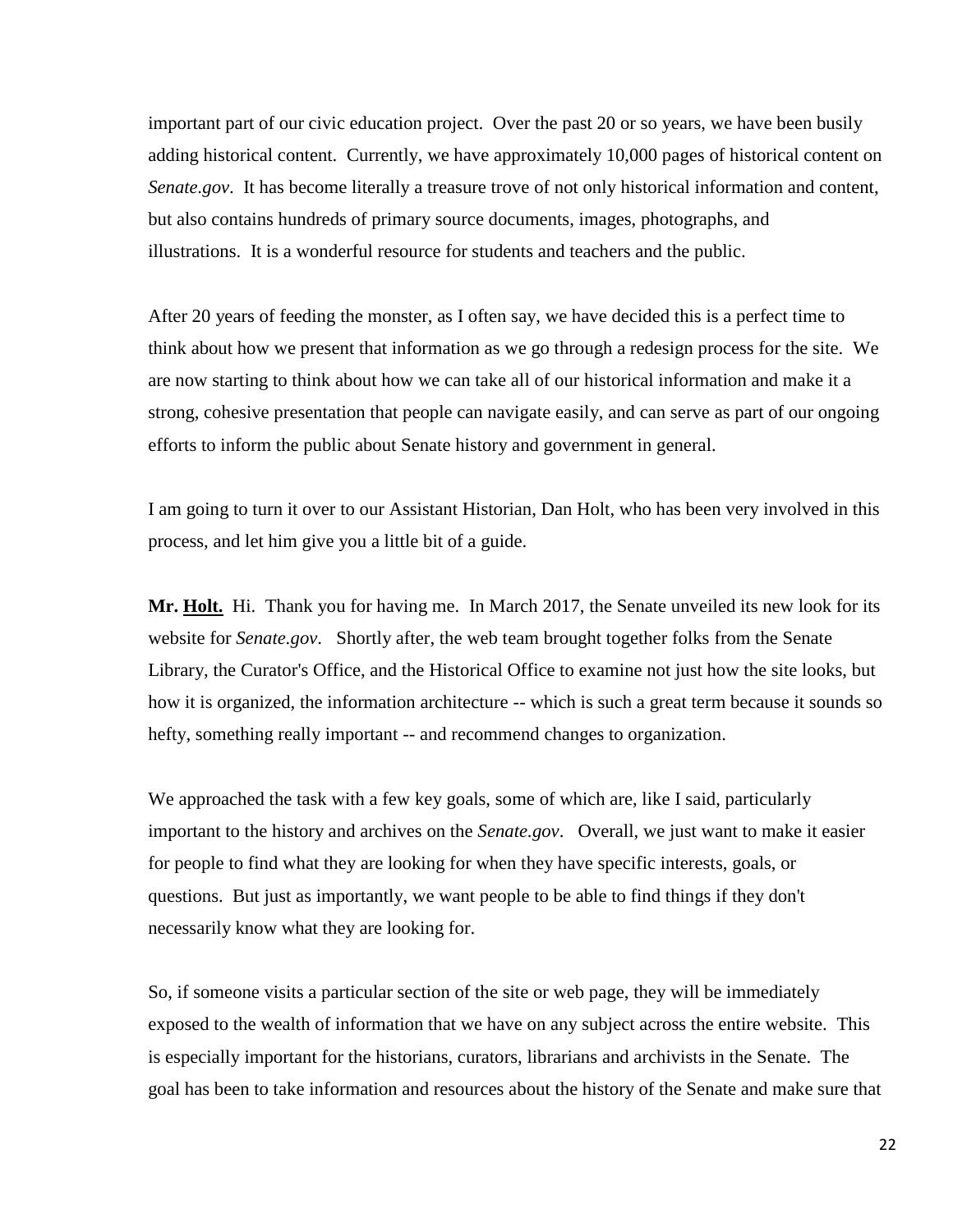it is not siloed simply in a section labeled "history" -- that you will be able to find this information everywhere. Someone interested in looking up information on a particular Senator or just seeing a list of Senators will now also have quick access to collections of statistics, lists, and milestones, or information about Senators that are compiled by the library and the Historical Office.

For example, this slide shows what a visitor who clicked on Senators once found. Now, there is immediate access to information of former Senators, facts, and milestones, as well as other statistics that touch on current Senators.

We also worked on the committee page. This slide shows what you would have found a few months ago. Now when you land on the committee page, you can easily find the current information. There is a history section that leads you towards essays about the structure of committees and things of that nature, statistics, and lists and milestones that are of interest to people.

The last task, which is I think going to be the most fun as Betty mentioned, will be to tackle the art and history section of this site. One of the things that we want to do with this section is add a more narrative cohesion to all of the information. We believe that for someone who is a real novice in Senate history this will help them find exactly what they are looking for because of broad information available about the evolution of the institution.

The other key thing that we can do with this kind of reorganization is take primary source documents that are featured elsewhere on our site and bring them higher in the hierarchy. For example, on Constitution Day we were able to put together a web exhibit that was very documentdriven, but it was hard to find in the current site.

For the Civil War Sesquicentennial that happened a couple years ago, we have a wealth of primary source documents that are able to be located. Our goal is to take these documents, bring them higher up in the hierarchy of the site so that educators and students who are always on the lookout for digital materials will have a very easy time finding them, either through site searches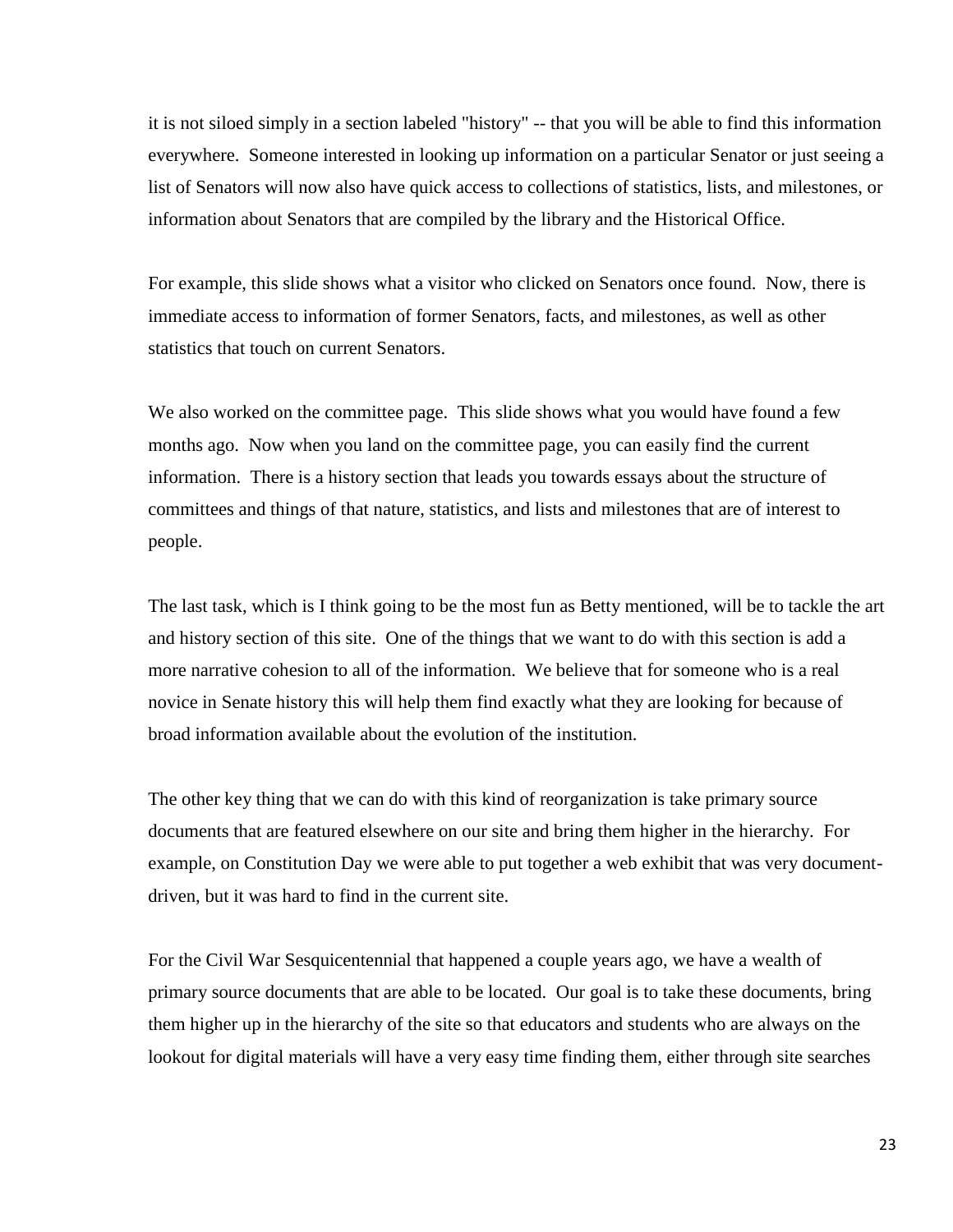on our sites or even ultimately on Google searches to find the information that we have on Senate.gov.

Ms. Haas. Thanks, Dan. I would now like to turn to Heather Bourk for an update on House archival activities.

Ms. Bourk. Thank you, Karen. I would like to start out by highlighting some statistics updated from when we last met in June. We have had 23 consultations with Members, and 11 consultations with committees. We have had 634,000 pages of records representing 845 boxes transferred to us from committees, and we have loaned 45,000 pages, or 60 boxes of records to committees. The Office of Art and Archives and the Historian's Office has answered a combined 500 research inquiries over the past 6 months.

I would now like to brief you on what has been happening in the Office of Art and Archives and the Historian's Office since the June meeting. We have added a new staff member in the Archives Department. Alicia Bates joins us as an archival assistant responsible for working with committees on record accessions and loans, describing and preparing records for transfer to the Center, which is timely to this conversation. She will also help us with reference and researching, and drafting document descriptions for the records search database. Alicia comes to us from History Associates, where she worked as a historical researcher.

As part of her new duties as Outreach Archivist, Alison Trulock has spent the last few months reviewing and increasing our outreach efforts to committees. To prepare for the significant turnover in committee leadership, she emailed majority and minority committee staff directors to offer archival assistance during the August recess.

In October, she contacted chairs and ranking members to remind them of their archiving responsibilities, and then followed up with committee clerks and staff directors providing them with a new *End-of-Congress* archiving quick guide and an FAQ document. She also worked with the Clerk's Communications Department to promote these guides and archiving services on the House intranet. Alison has also participated in transition briefings for committee staff directors.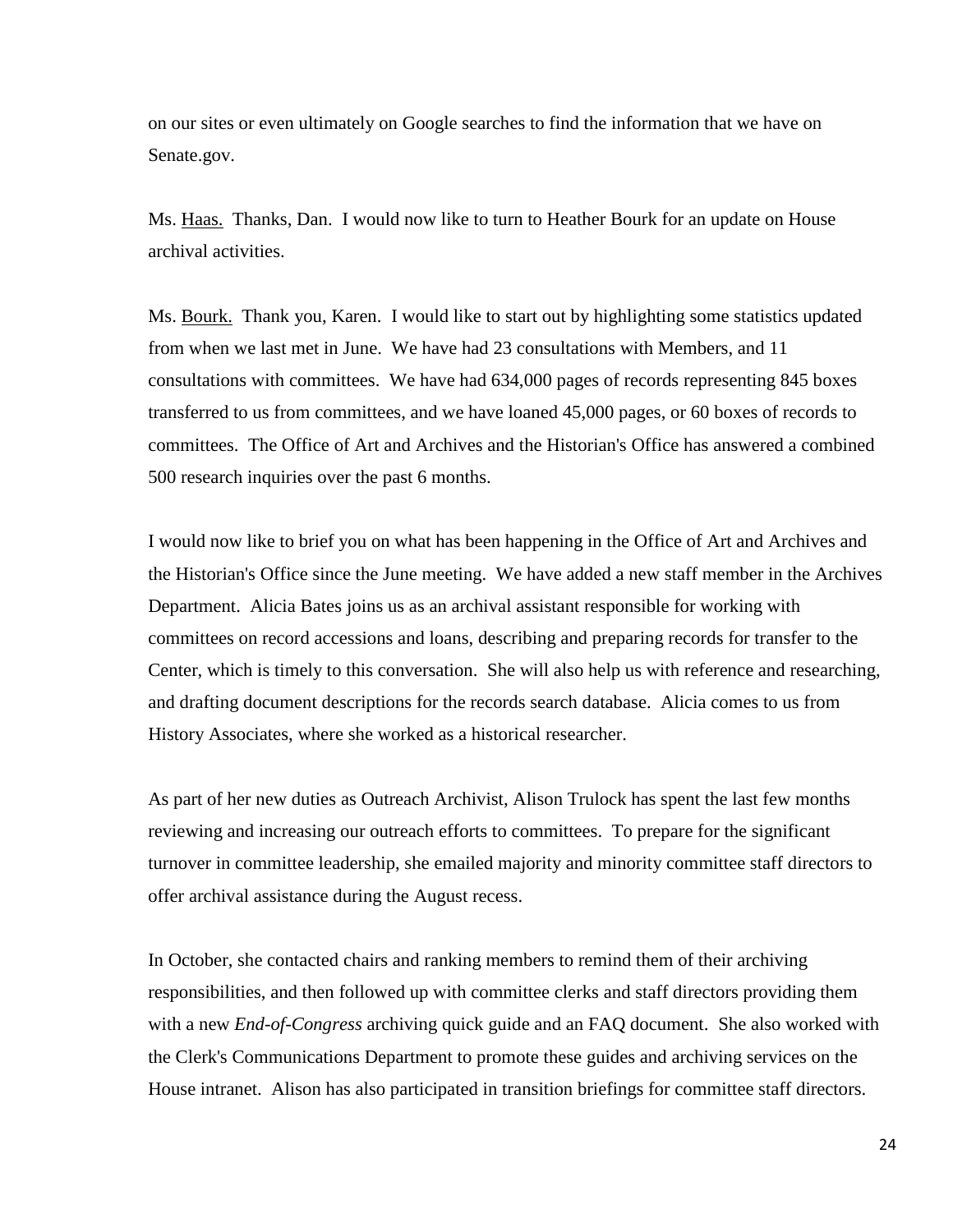This increased focus on outreach has no doubt contributed to the recent spike in committee records consultations.

In addition to internal outreach to committee staff, she will continue to focus on outreach to external audiences through the records search feature on the History, Art, and Archives website and writing blogs featuring House records.

The department has also been quite busy on the Member papers front. Staff members have participated in both departing and returning Member briefings and have contacted all departing Members to offer records management and archiving guidance.

Archive staff attended the annual meeting of the Society of American Archivists held in D.C. in August and helped coordinate a day of presentations and meetings for the Congressional Papers Section. We are in the home stretch to complete the Advisory Committee's Sixth Report, and the Clerk will speak about that in more detail later in the meeting.

The Curatorial Department has also added a new staff member to its ranks. Morgan Russell is on board as curatorial assistant, having most recently worked at the Smithsonian's National Museum of African American History and Culture. The curators continue to work on an exhibition that will be installed in the basement rotunda in the Cannon Building. It is designed to answer the questions "who works in the Capitol, and what do they do" through the display and interpretation of, among other historical items, official House records. It will also feature an app that lets visitors listen to oral histories, watch video clips, and even virtually handle early House records and artifacts. The exhibition is slated to open in spring 2019.

The Historian's Office recently published a guide designed to introduce new Members to the House's history, buildings, and traditions, which was distributed at the freshman orientation. It discusses House procedures, highlights features of the House Chamber, and describes the House's administrative structure. It is called "The People's House," and a copy is included in your meeting materials.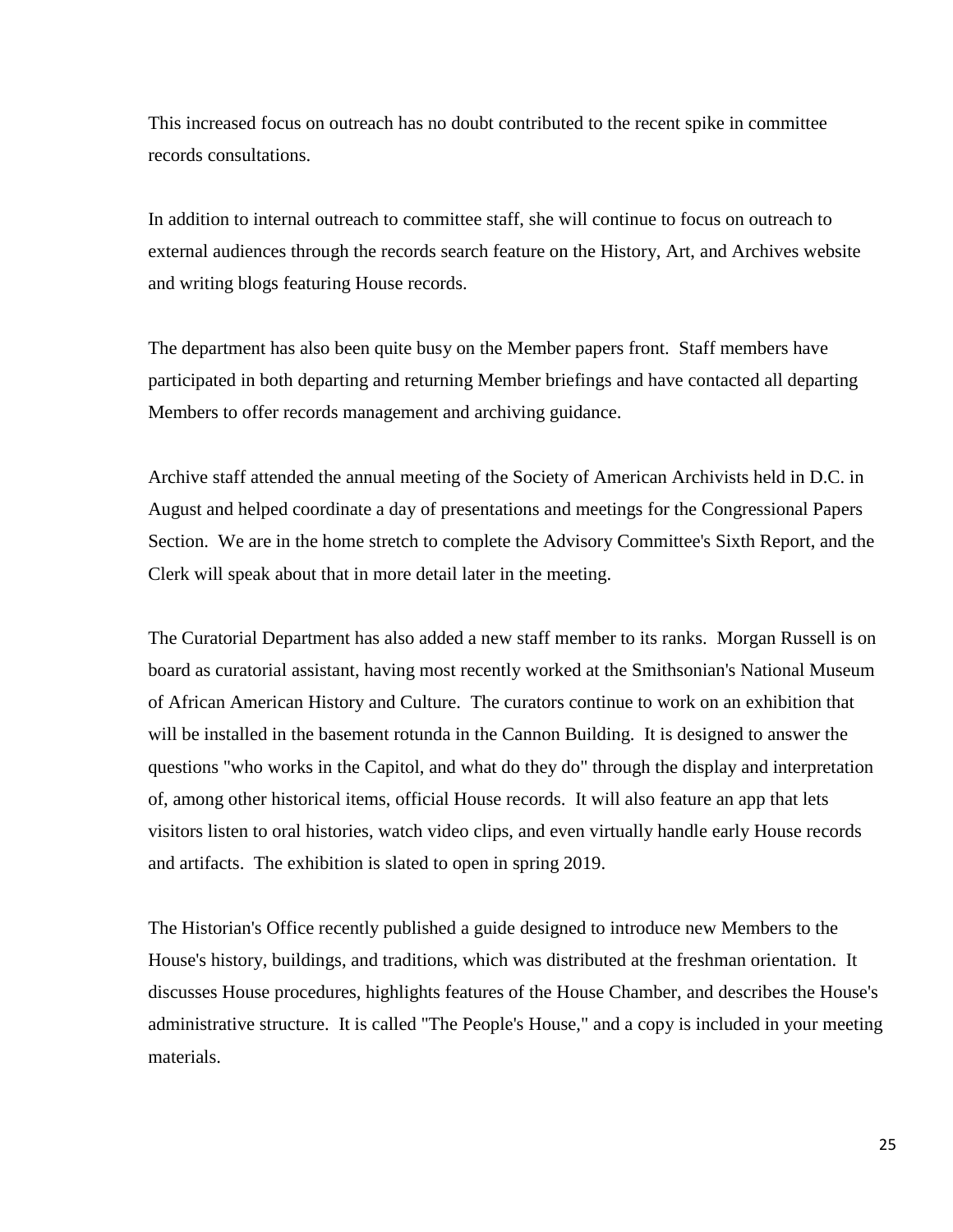And finally, our offices moved back to the Hill from the O'Neill Building to the Library of Congress Jefferson Building at the beginning of August. Renovations in all staff spaces are complete, with construction in our conference room the only remaining work to be done. Thank you.

**Ms. Haas.** Thank you, Heather. I would just like to take a minute to commend Heather, Alison, and the rest of the team for the work that they have been doing especially over the last several months. You heard the high level of departures that we are dealing with. We have turnover with committee chairmen, and we have seen a real positive response from the work that they have done with the amount of records they are receiving and the activity there. So thank you again for all your effort.

Now I would like to recognize Karen Paul to talk about the Senate activities.

**Ms. Paul.** Thank you. Since June, we have transferred 123 accessions of textual records totaling 676.5 cubic feet from 20 different committees, and 1.5 terabytes and 59 accessions of electronic records from 11 committees and offices.

To prepare for end-of-Congress archiving, we communicated with committee staff directors, chief clerks, systems administrators and archivists, to remind them of Senate rules and how much we depend on them to help us preserve committee records, especially during committee membership and staff changes. We reminded them of best records management practices and are continuing to preserve committee social media communications.

We are very pleased to announce that the Senate Rules Committee has hired an archivist, Katie Salay, who also is archivist for the Senate Agriculture Committee. She did such a good job on that committee that she is now sharing her expertise with the second committee. We are really proud to say that we now have eight committees with archivists, for a total of nine as Judiciary continues to have two archivists on staff.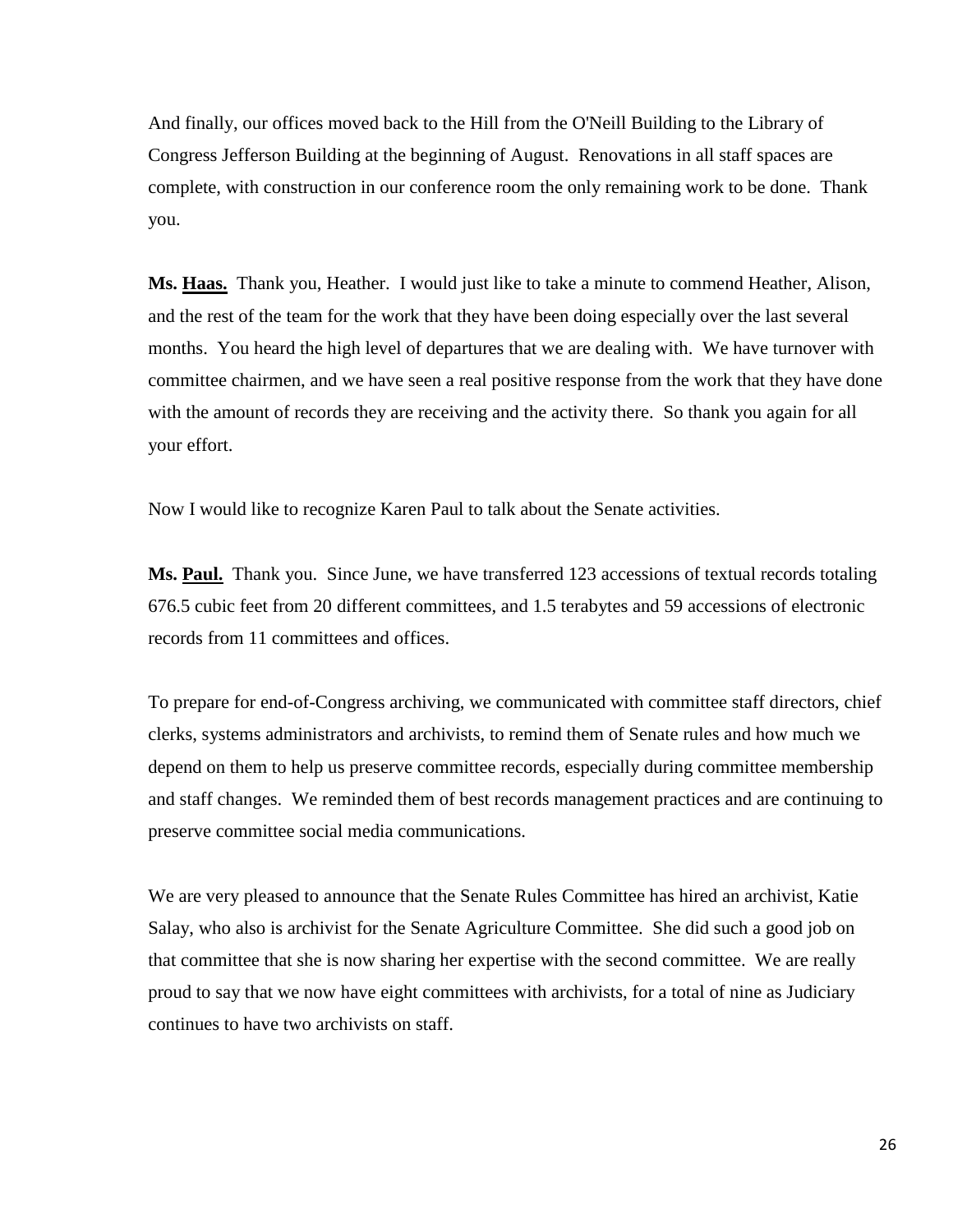We share good news with regard to classified records preservation. Working with the Senate Intelligence Committee, Chief Clerk, and Security Officer, we have developed a plan to begin to accession into our tracking system that committee's backlog of records, some of which are over 40 years old. This is important to us as a means to begin to evaluate their holdings for declassification purposes and to identify digital preservation issues.

We also initiated classified records archiving from the Senate Appropriations Committee. We reached out to the Democratic Caucus over the summer, documented their workflow for producing meeting transcripts, surveyed their record copy of transcripts, and made recommendations for long-term preservation of their digital assets.

The Senate Historical Office has published transcripts from 1903 through 1964 and expects to publish another segment when authorized by the Congress.

We continue to work with universities that have discovered committee records in their congressional collections. We are finding that much of this occurred before committees began to put professional archivists on their staffs. In reviewing the finding aids to these Member collections, we also are noting a wide variation in the processing of Members' collections. In some cases, subject description is enhanced but at the expense of erasing signs of provenance and record creators such as committee versus Member staff.

Also, in one recent instance, it was brought to our attention that the guidance for committee records in *Managing Congressional Collections* is a volume widely used by universities and collecting repositories and could be misleading. It can be read to mean that only committee records of a Member who is chair or ranking are committee records and not the records of the entire committee and staff.

So to begin to remedy this situation, we are scheduling a panel discussion for the 2019 Congressional Papers Section Forum focusing on committee records versus members' records, with the goal to revising and updating the disposition advice in *Managing Congressional Collections*, which was published in 2008.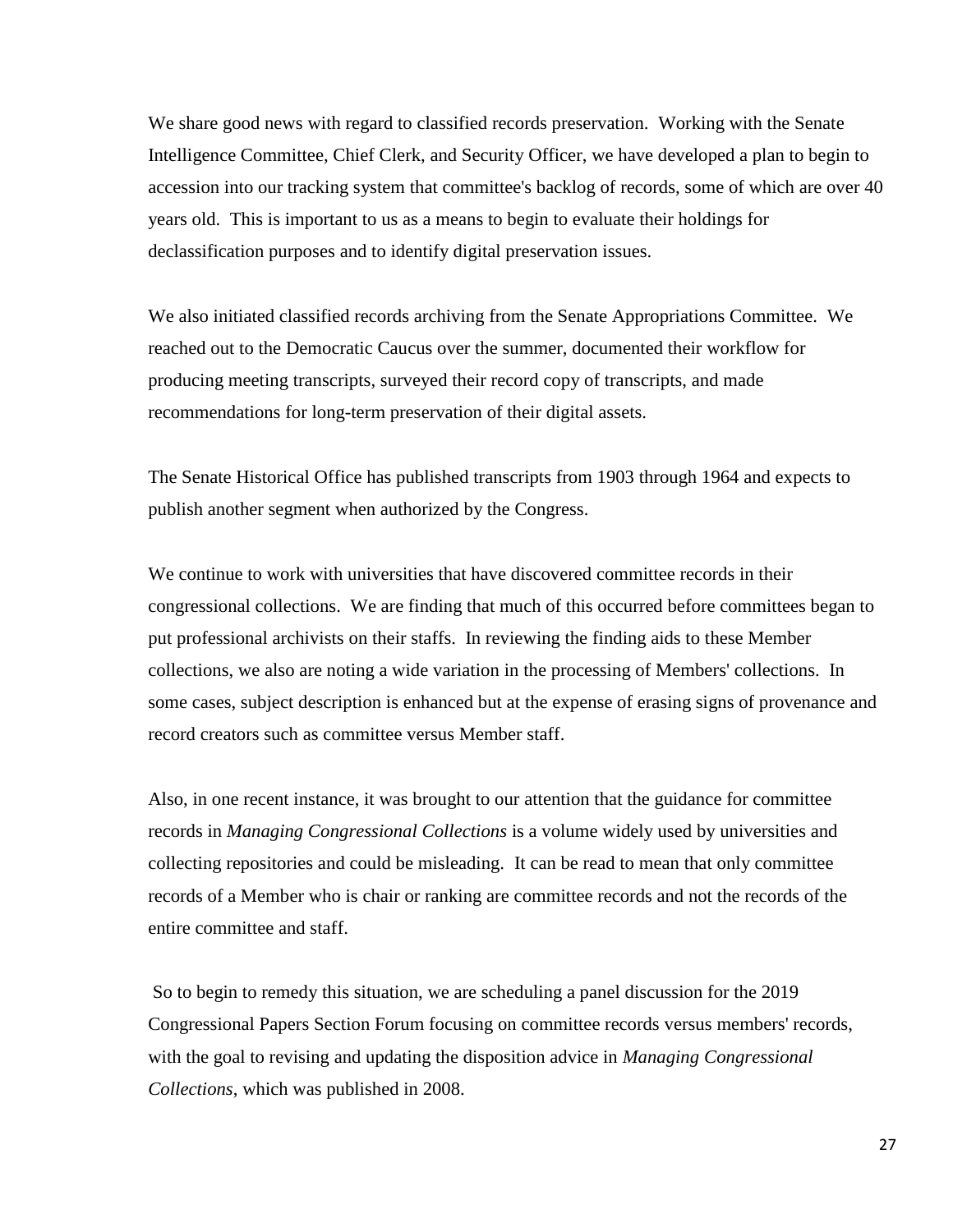I particularly want to thank Thomas Eisinger of the Center, who has been of enormous assistance in managing the logistics of returning over 300 cubic feet of committee records over the summer.

We have worked closely with Senator McCain's staff over the past year and especially over the summer, and are pleased to report that the collection is indeed a very rich one and is finding a home at Arizona State University.

With the election behind us, we are working with an additional five offices that are closing. Presently, we have eight offices that will be preserving their records immediately through donations, and have one Member who is preserving his collection but will be donating at a later time.

We reached out to new Members during new Member orientation with the assistance of Historian Betty Koed, who welcomed them with an introduction to the history of the Senate and distributed a selection of our pamphlets, including for new Members *A Note About Your Historical Records*; for staff directors, *Five Things Every Staff Director Should Know About a Senator's Records*; and for support staff, a *Senator's Papers Management and Preservation Guidelines*. We will be following up with individual office meetings.

At the request of Member offices, we have drafted a managing legislative activities information tool for eventual incorporation into our Member's office toolkit. Part of the ongoing research for this tool involves looking for an application that offices could use.

Held every year in conjunction with the annual meeting of the Society of American Archivists, this year's meeting of the Congressional Papers Section was held here at the Visitor Center and broke all records for attendance with standing room only. And we especially thank Karen Haas for providing us with that meeting space that day. It was very nice.

The day began with a panel discussion entitled "Ending the Silent Treatment: Toward More Inclusive Congressional Archives." This discussion explored ways to engage traditionally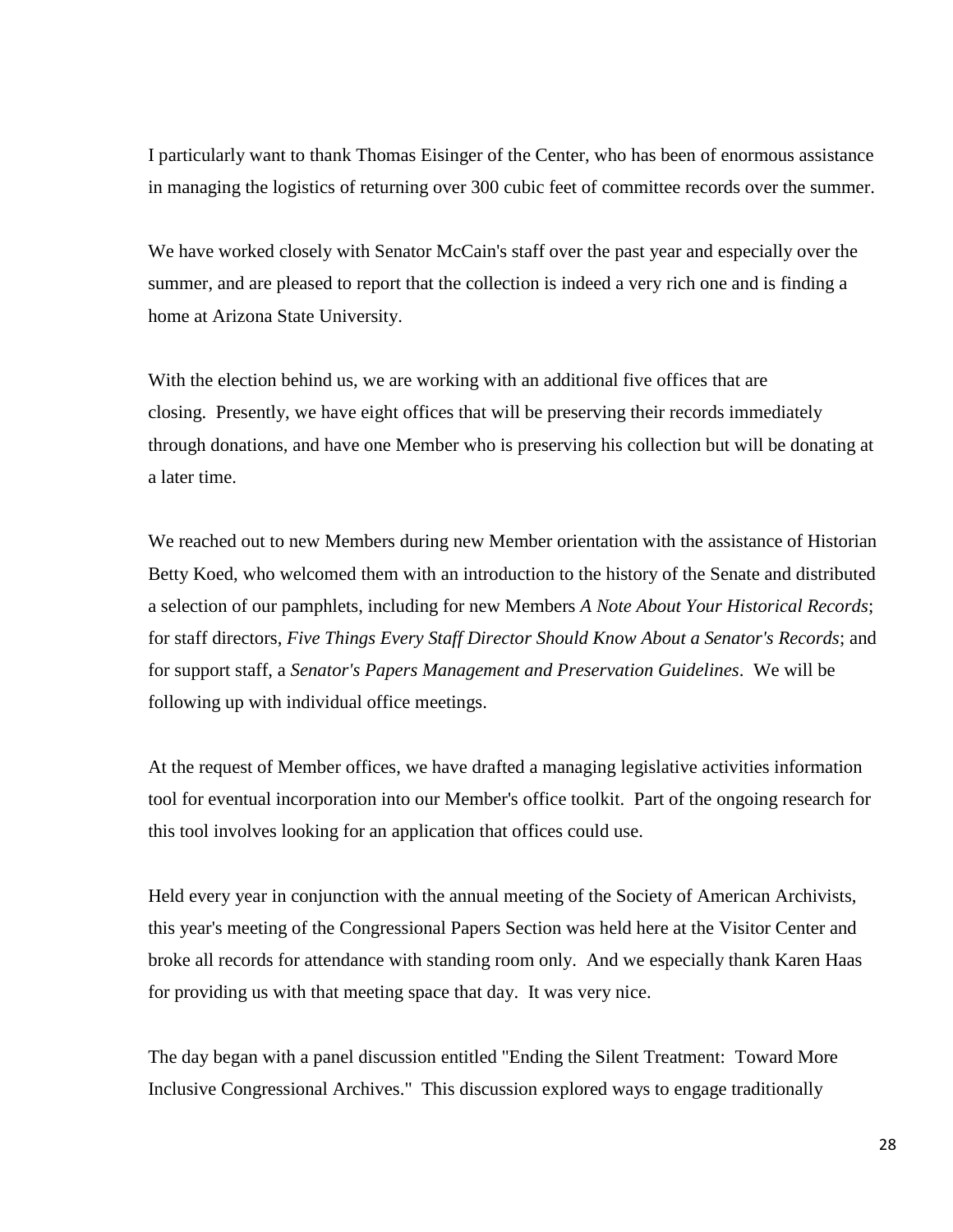underrepresented communities with congressional archival records through collecting policy, description instruction, and exhibits.

A second panel covered building a community to preserve and access constituent services data. And a final panel included congressional staff and university archivists who provided practical information on how to engage congressional offices about preserving their records.

The goal was to help archivists learn to build meaningful relationships with their delegation in order to encourage them to preserve their records. A special Advocacy Day booklet was prepared for this, and this was followed by actual advocacy, where CPS members visited their delegations to try out their new handbook. One congressional panelist -- and I love this -- advised archivists to deliver this message to offices: the more records management by the office, the less fundraising will be required at the end.

Looking at upcoming challenges enumerated in the executive summary of the *Sixth Report*, I have to say they are comprehensive, but I am certain there will be others that come along that are unexpected and unanticipated. Given our ability to overcome equally challenging tasks in the past, I am confident that with this committee's help, and the solid relationships it has fostered with the congressional archival community, that we will be able to meet them.

If asked to name the top three out of the eight challenges in the report, I would name the preservation of electronic communications in an era of persistent data breaches as being our number one challenge at the moment. These breaches continue to undermine staff confidence in the security of their communications outside the firewall and thus, is adversely impacting the retention of these records. This means that we need to continually remind staff of the importance of their records and demonstrate that we can protect and provide access to them in a responsible way. In this era of so-called fake news, we need to articulate the heightened importance of preserving authentic records.

My number two top challenge would be evaluating and implementing ways to provide access to digital content that follows House and Senate rules and National Archives guidelines for access to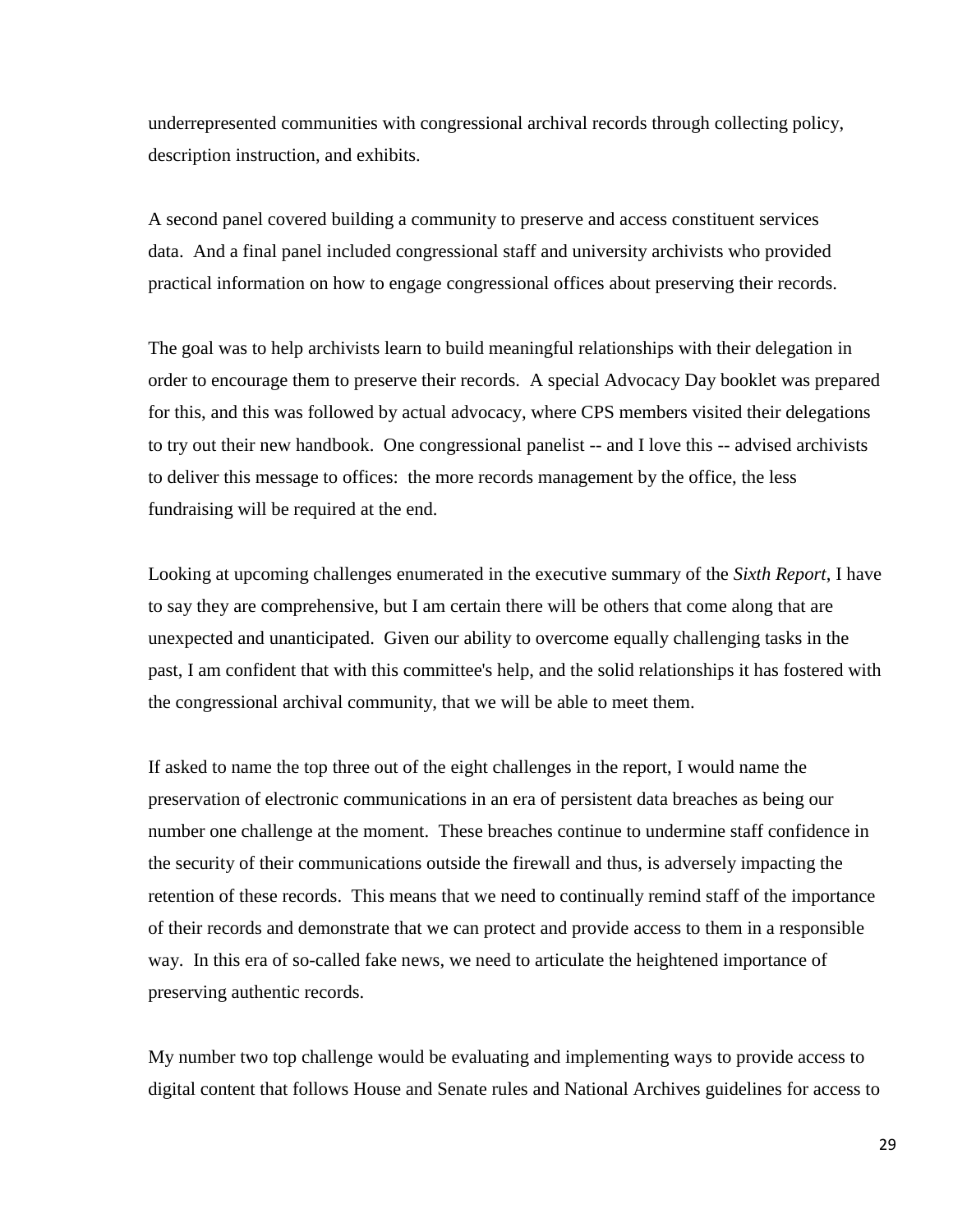protected information. Our current rules predate email and text collections, and guidelines for interpreting these rules need to be developed. Most of this information is still closed, but it is time that we begin to work on this guidance because some of it is reaching the point that it will be eligible to be opened.

And number three, which we have already covered, is migrating the accessioned records in Archivist's Toolkit to ArchivesSpace. Now that the committee has established a task force, that will be the way forward with that challenge.

We will be distributing the *Sixth Report* to all Members and committees for the purpose of encouraging their understanding, appreciation, and importance of the records they are creating for Senate archival documentation.

**Ms. Haas.** Thank you, Karen. I think you made some very valuable points there. Appreciate it. I would now like to recognize Richard Hunt to report on the activities of the Center for Legislative Archives.

**Mr. Hunt.** Thank you, Karen. Before I touch upon three areas of activity that I would like to highlight, I would like to announce to the committee that Brandon Hirsch is the new assistant director and supervisory archivist at the Center, and he started last week. We are happy to have him in a new capacity. He is still your electronic records IT specialist. He will be performing both responsibilities and tasks admirably.

**Ms. Haas.** Congratulations, Brandon.

**Mr. Hirsch.** Thank you.

**Mr. Hunt.** Beginning in September, the Center began preserving congressional websites in partnership with the Internet Archive. Nearly 27 terabytes and over 350 million URLs have been preserved so far. But crawling is paused for now, with the second phase scheduled to begin on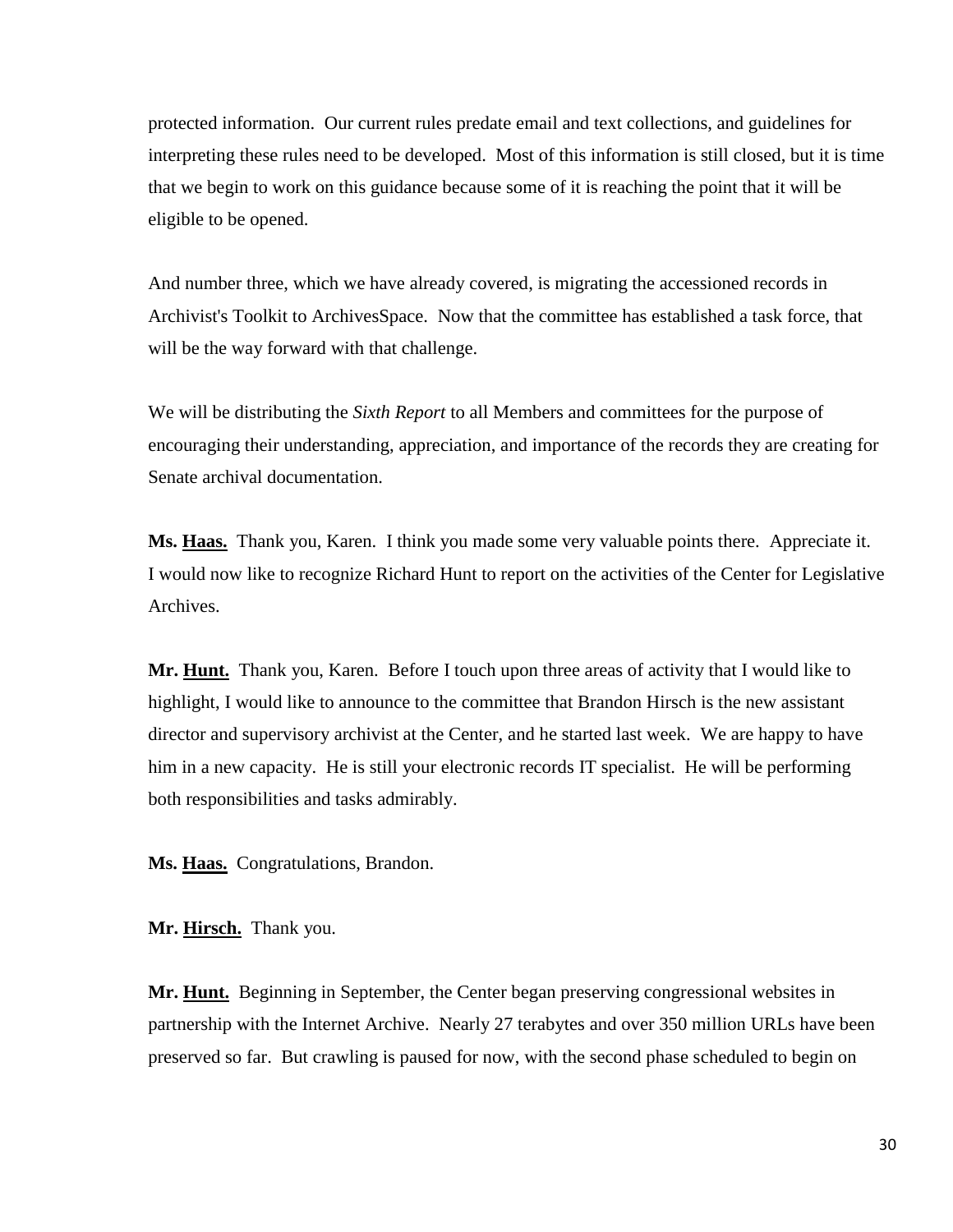December 21 to capture the last period of legislative activity for the 115th Congress. Access to this harvested content will be provided at WebHarvest.Gov beginning in the spring of 2019.

As you know, the greatest share of Center resources is devoted to providing assistance to our House and Senate colleagues to support the accessioning, transfer, processing, and loan of the permanently valuable records of Congress. However, we also devote a considerable amount of time and effort to providing assistance to a broad variety of researchers, and I want to take a few minutes to highlight the service provided by my reference staff and the research value of House and Senate records.

Here is one illuminating example the staff conveyed to me. A doctoral student pursuing a dissertation on the Federal role in vocational education and job training from 1946 to 1972 asked for, quote, "everything we have" -- don't they all -- related to the creation of the Taft–Hartley Act of 1947, the Vocational Education Act of 1963, the Elementary and Secondary Education Act of 1965, the Elementary and Secondary Education Act of 1967, the Age Discrimination and Employment Act of 1967, the Civil Rights Act of 1964, and, quote, "all legislation during the 1960s aimed at raising the minimum wage."

Our first challenge, as it often is, was to give the researcher a better understanding of what he was asking for and to make sure he was fully informed about published congressional reports and hearings as the best starting point to begin his research. The staff also explained that our records are not linked to the common name of the final law but rather associated with the originating bill or bill numbers and possibly the general subject under review. The staff also noted that relevant records on even a single piece of legislation can be dispersed among multiple categories of records, multiple committees, and multiple Congresses.

It was important for the researcher to understand that identifying and locating responsive records would require significant time for my staff and for the researcher as well. In the end, staff identified and provided a wide array of relevant records, including committee papers, papers accompanying bills, committee minutes, subject files, petitions and memorials, and hearing files for multiple committees from both the House and the Senate.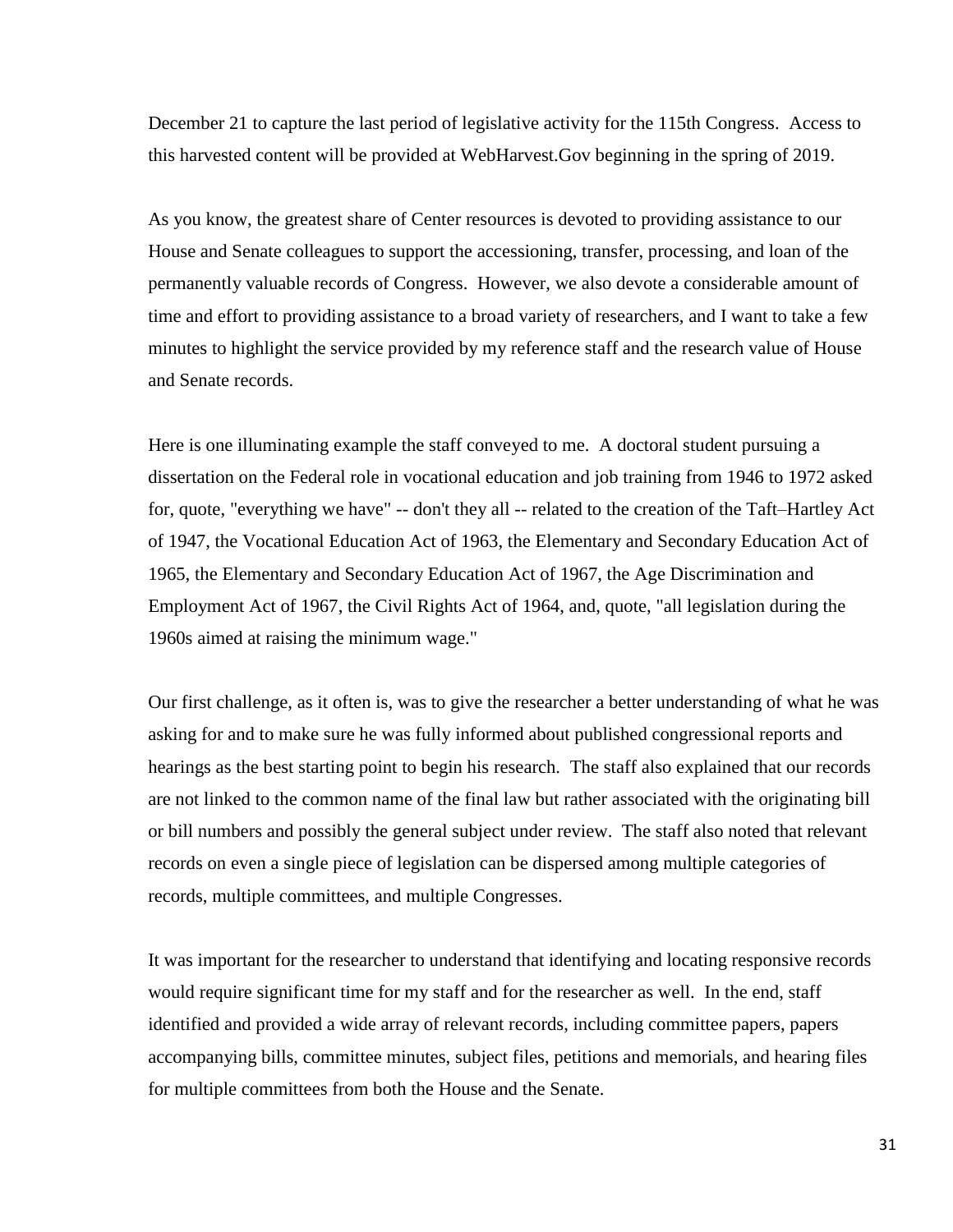This illustrates the educational role the reference staff plays by introducing emerging scholars and some seasoned veterans to the universe of congressional records. By educating them about the records and the tools necessary to explore the work of Congress, my staff is helping to build a better informed community of congressional researchers.

On the outreach front, the Center focuses on two major endeavors. One is providing support for the exhibits in the Capitol Visitor Center and now participating in the redesign effort underway for the CVC Exhibition Hall. I would like to recognize Martha Grove on my staff who shoulders this responsibility, and has done an extraordinary job for many years selecting documents for display to illuminate the CVC's exhibit themes. It sounds simple, but this requires an enormous amount of effort, a great deal of research, and a remarkable skill to do this successfully.

The other major effort is providing workshops to give teachers the ways and means to inspire active learning among students wrestling with challenging and important lessons in civics education and citizen responsibilities. Today is a remarkable day for us because for, the first time in I think 5 years, Charlie Flanagan is actually attending the meeting rather than conducting workshops, typically in June and December, off in some far-flung State.

I want to highlight in particular and recognize the good work of one of our congressional partners on the civic education front, and that is the Robert C. Byrd Center for Congressional History and Education. They recently renamed themselves because of their focus on civic education.

With funding from the West Virginia Humanities Council, the Byrd Center has launched a statewide series of workshops for teachers to advance the teachings of civics and history. Byrd Center staff and Charlie conducted five workshops in four different locations this past year and reached over 100 West Virginia teachers.

These workshops combined records and materials from the National Archives and the Center on the constitutional and institutional architecture of democracy, with the Byrd Center records and lessons focused on the State and local dimensions of representative government. These unique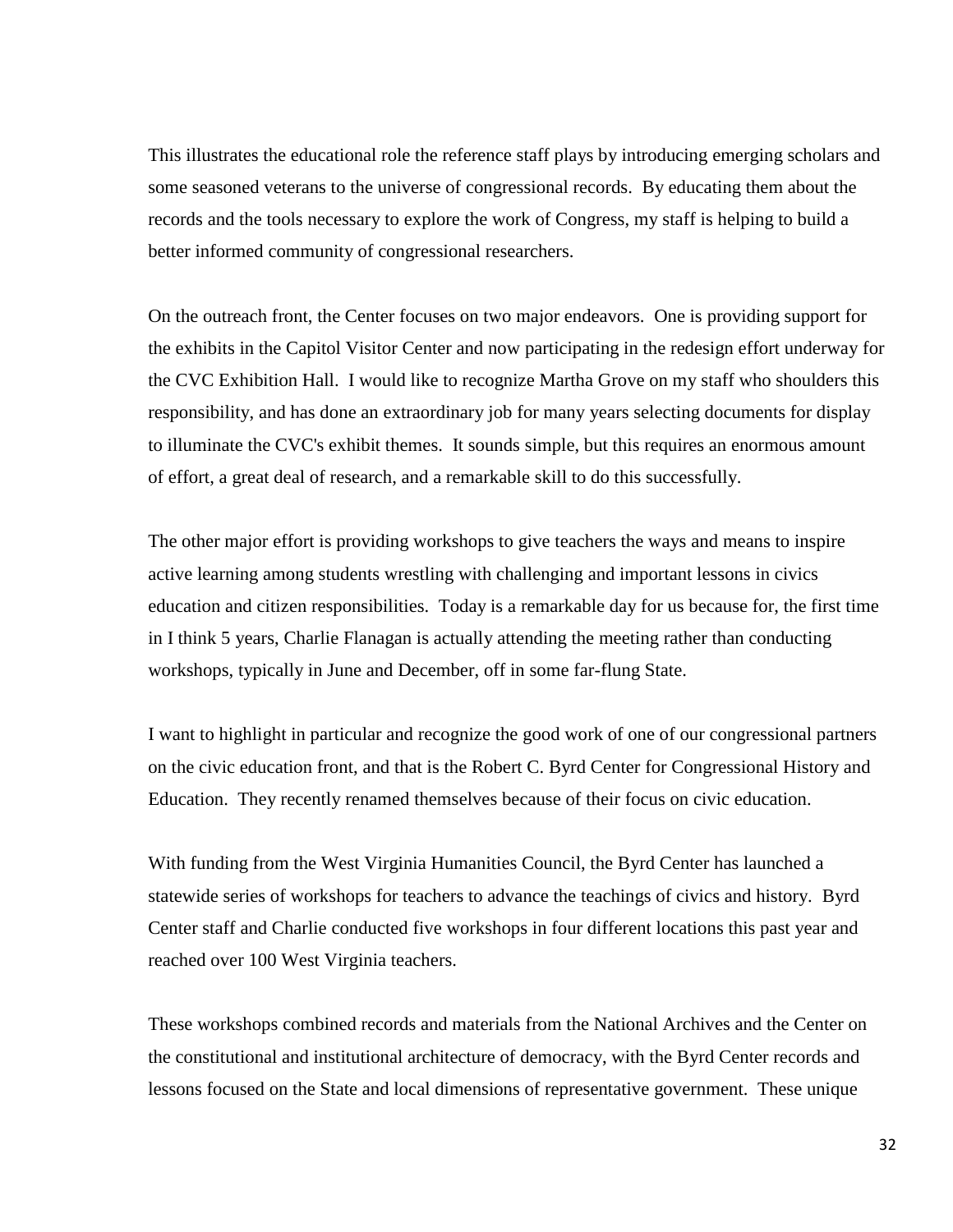perspectives help teachers engage with big concepts such as, what is Congress' role in our system of government and with the fundamentals of representation; how are local communities and citizens represented in Congress; and how are they affected by what Congress does. The feedback from teachers in surveys and testimonials is that they found the resources provided were useful and they were eager to bring them back to the classroom.

That closes my remarks. Any questions?

**Ms. Haas.** Betty, did you have something?

**Ms. Koed.** I don't have a question. I just have one comment. And that is, I would love to take the chance to thank Richard and his staff for all that they do, particularly for us in that in recent months we have sent them on several complicated scavenger hunts looking for documents, Senate seals, all kinds of things. And each time they have doggedly pursued until they found what we needed, either to respond to a Senator or to our leadership for a request, or the Secretary for a request, or sometimes we were working with outside researchers and they just had a particularly difficult problem to solve.

And each time when we have gone to Richard, Adam, Kris, or whoever else on staff we work with, they just are incredibly dedicated in what they do and do not give up until they find what we need or they can definitively say to us: what you are looking for does not exist. That is sometimes the case, too. So thank you so much for that. We really do appreciate it.

**Mr. Hunt.** Thanks.

**Ms. Haas.** Yes, Carol.

**Ms. Mandel.** Just a few things, and also wanting to loop back to something on your report. And by the way, reading your annual report, you think it is an annual report of a staff of 100 people.

**Mr. Hunt.** I wish it was.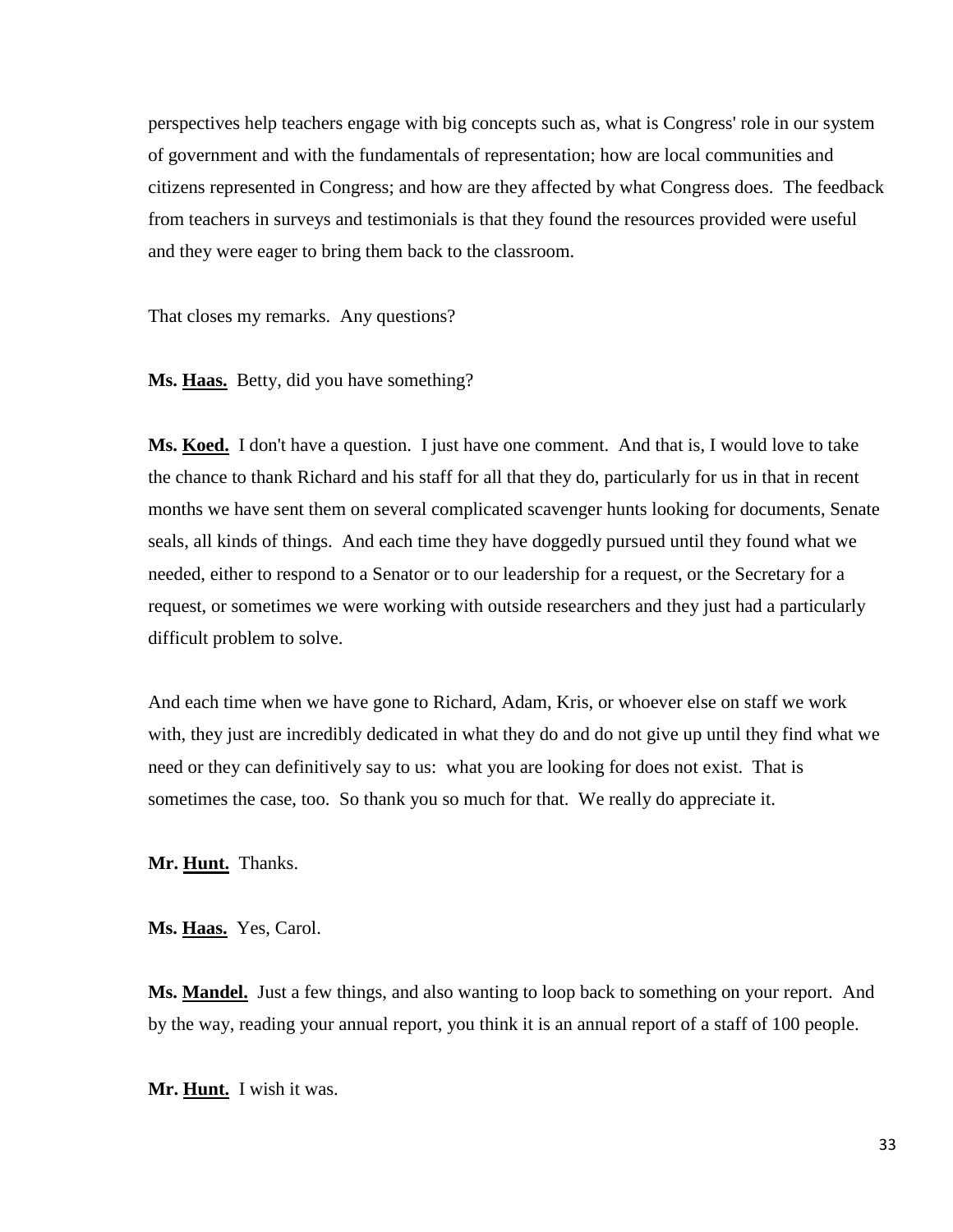**Ms. Mandel.** And then you look at the actual staffing. It is quite awesome. I don't know how you all do that.

I am curious about the work with the web archiving, just partly because I have a general interest in web archiving issues. Where are you actually storing the files? Is IA managing the files for you or are you relying on your own repository? Are they just your crawler and you store the records? Is that the relationship?

**Mr. Hunt.** We will go to the expert and ask Brandon Hirsch on how this works.

**Mr. Hirsch.** The short answer to your question is, yes. The Internet Archive stores the content and they actually are the host for WebHarvest.Gov.

**Ms. Mandel.** Oh, they are the host.

**Mr. Hirsch.** Right. They host the website, and all of the works in CDX files that feed WebHarvest.Gov are maintained by the Internet Archive to provide public access through the website. It begins with the 109th Congress web harvest up through next spring of the 115th Congress. But we also then receive deliveries of that content and we manage that in our own repositories where we preserve those files. So we do both.

Ms. Mandel. But you have a preservation repository that is separate, which is a relief to hear.

**Mr. Hirsch.** Right. We store those files along with all the other electronic records that we preserve in the congressional records.

**Ms. Mandel.** Thank you.

**Mr. Hirsch.** You are welcome.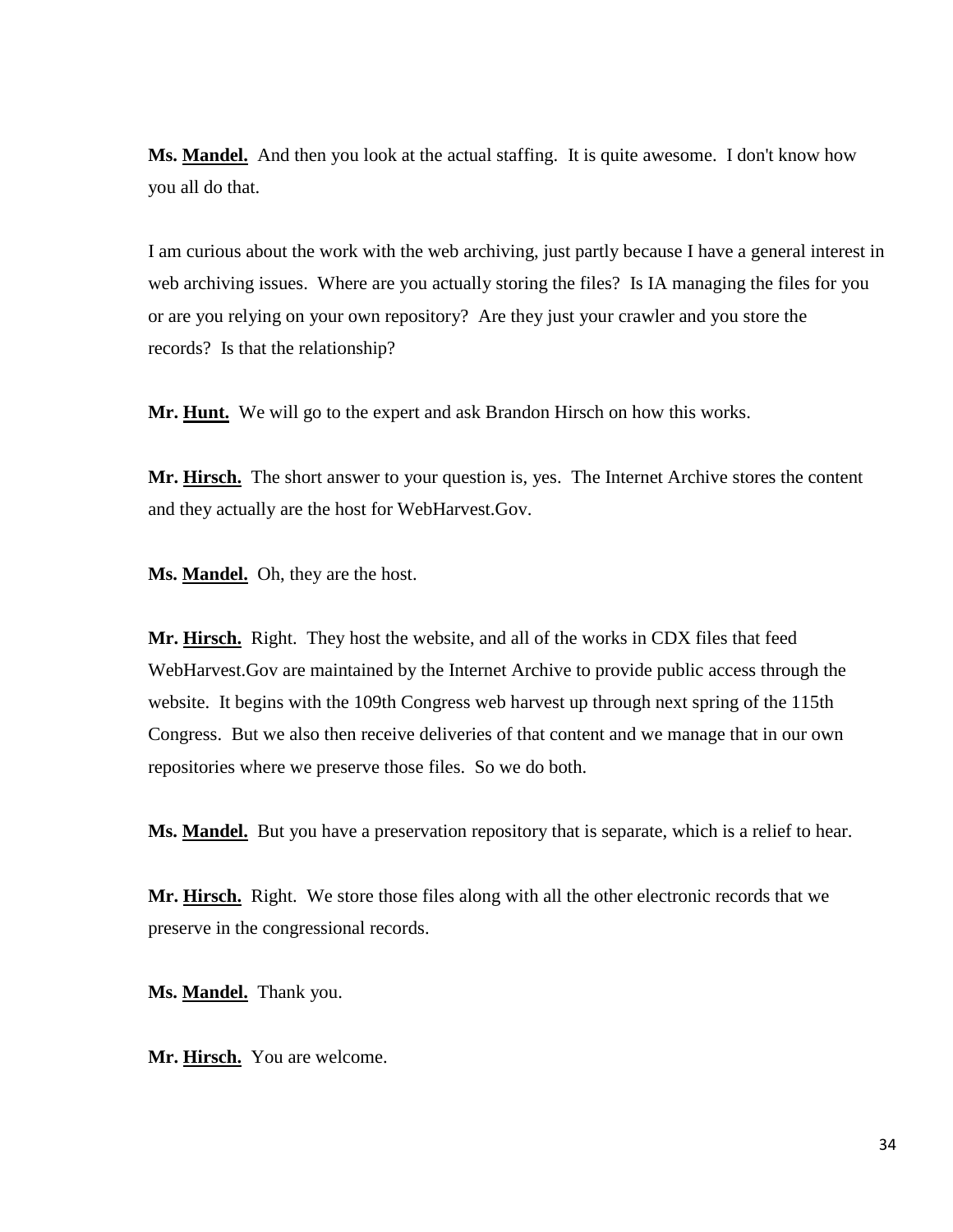**Ms. Mandel.** And, of course, I think Karen made some pretty trenchant points about what are the core issues facing us. And I wonder if those will get highlighted enough. We talked about message and communication from the *Sixth Report*. That report is so full of mind-bogglingly important information and I don't know what kinds of cover memos or shorter briefs or summaries will go out as ways to get all those messages across.

**Ms. Paul.** Well, we certainly are going to be using cover memos, but also we use that language when we do briefings to staff. It has to be constant because staff turnover is so constant. We can't stop saying those messages to staff.

**Ms. Mandel.** So the report is of the basis for the messages, and then any way you can tell people and get the messages out is what happens?

**Ms. Paul.** Yes. And I think we will be distributing it to all of the committees and Members, and our cover message will have that language, yes.

**Mr. Hunt.** And we will use it to engage the congressional community more broadly, the Association of Centers for the Study of Congress, in annual meetings. So I am sure we will have a session on it highlighting what the biggest challenge is. The Congressional Papers Section of SAA, they are the most avid and interested readers we have of the reports. So we certainly want to share it with them. And I always have some in my office and in the vault when we do tours that, if people express enough interest, I make sure they see the report. It is a handy reference.

**Ms. Paul.** All of the hacking though has really severely impacted the, I would say, quality of content of a lot of that type of documentation right now.

**Ms. Mandel.** It is an important observation because digital preservation is definitely a kind of "it takes a village." And then if the village is scared off, it just makes the work even harder.

**Ms. Paul.** Yes. We are going through a difficult time right now in that regard.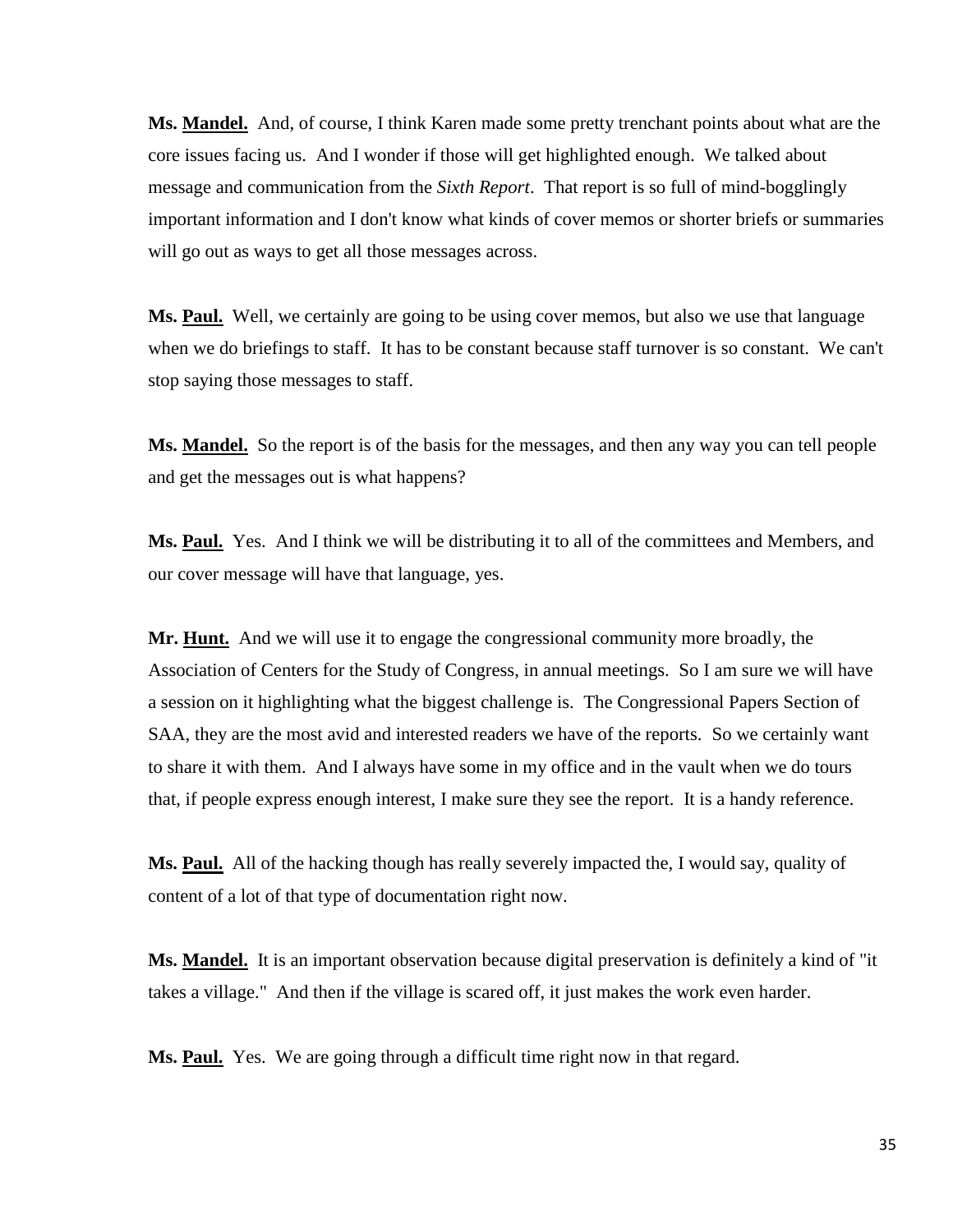**Ms. Mandel.** The only other thing I should have added in the report is how hard it is to transition into ArchivesSpace. As someone who has been so involved in ArchivesSpace for so long and building that community for so long, I have watched big institutions that needed to make that transition do so. The community really helps each other. It is an open source. There is no question that congressional records are unique and has its own needs. I am sure of that. I would urge you to take advantage of the community that it is very engaged and full of expertise. It is just incredible.

Please call on folks, even if their records don't look exactly like what your records look like. There has been a lot of work in sharing in that field.

**Ms. Vogt.** I know our committee has been reaching out to other institutions, especially those that have already made the change, to provide some testing of the finding aids through the work that they have been doing. So I know they have been reaching out and have found people to be very receptive.

**Ms. Mandel.** It is a really generous community with expertise, and an enormous amount of development work has just been funded by institutions. Large institutions have hired developers to do things that then they needed because they were special in their implementation, but then the community could use. So, yes, hang out with them, is kind of what I am saying.

**Ms. Haas.** Deborah.

**Ms. Skaggs Speth.** Richard, we have heard from several people about short-term challenges and read some of the short-term challenges. I wondered if you had some long-term challenges that this committee might benefit from your thoughts about that, as far as administrative challenges, management, preservation of congressional records.

**Mr. Hunt.** Well, electronic records is becoming more and more demanding of our attention and the associated challenges with them that Karen has hit upon. I mean, we started out concerned about preservation of the records and devoting our attention there, but as she has noted, we are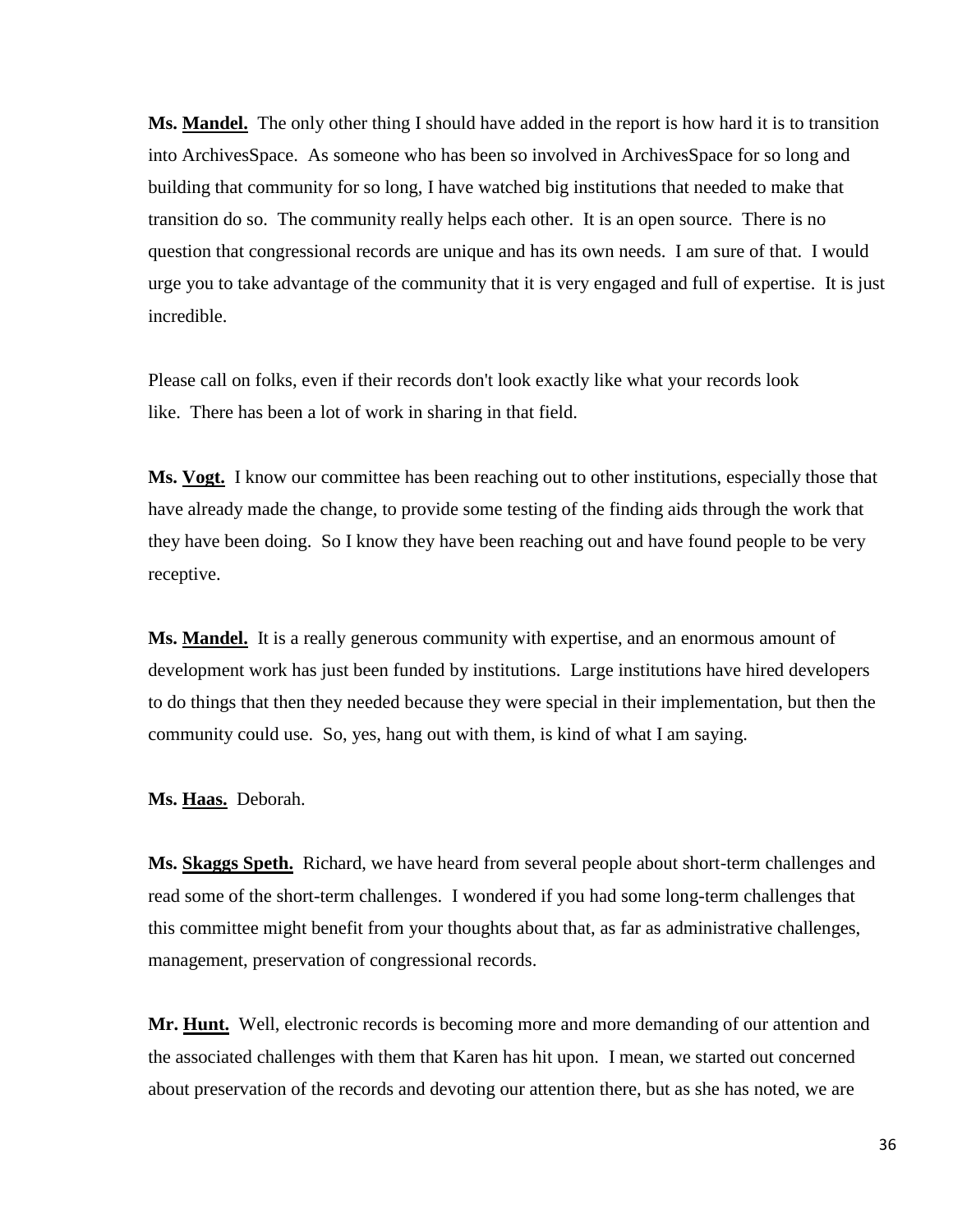now in the area where we need to provide access to records that are falling through the 20- and 30-year rule.

And reviewing electronic records, deciding what can be open and what should stay closed, actually providing the access, those are still challenges ahead of us. And I think there are going to be a lot of conversations with Karen and Heather on these issues because your institutions will have a stake in what happens to those records and when they will be open.

We rely upon the archival practices and protocols of the past, but it is a brave new world in many regards as well, so we have to have informed discussions to make sure we make the right decisions.

Staffing and resources, we are good where we are right now. But I think when GPO comes online and we get additional materials that we are caring for, I am going to have to do some serious analysis and discussion with David and the leadership about how we can be properly staffed in a time when resources are not necessarily bountiful. But I will make a good case, and I think I will get a fair hearing.

**Ms. Haas.** I would just point out another thing. I think you have heard throughout these meetings the relationships that both archival staff have, the Senate side and the House side, with the committee staffs, and those become really key when you have some of these sensitive issues. And the turnover is yet another challenge.

So continuing those relationships, building those relationships, and making sure there is a comfort there, that folks can come to the experts on this topic and feel really good about the guidance that they are getting and passing on the requirements for the records, electronic and paper is vitally important. From my perspective, both sides are doing very well. We continue to work really hard at it because those relationships are really key.

**Ms. Koed.** Richard, is there a time, a year when the issue of access to electronic records is going to become a really big issue for us?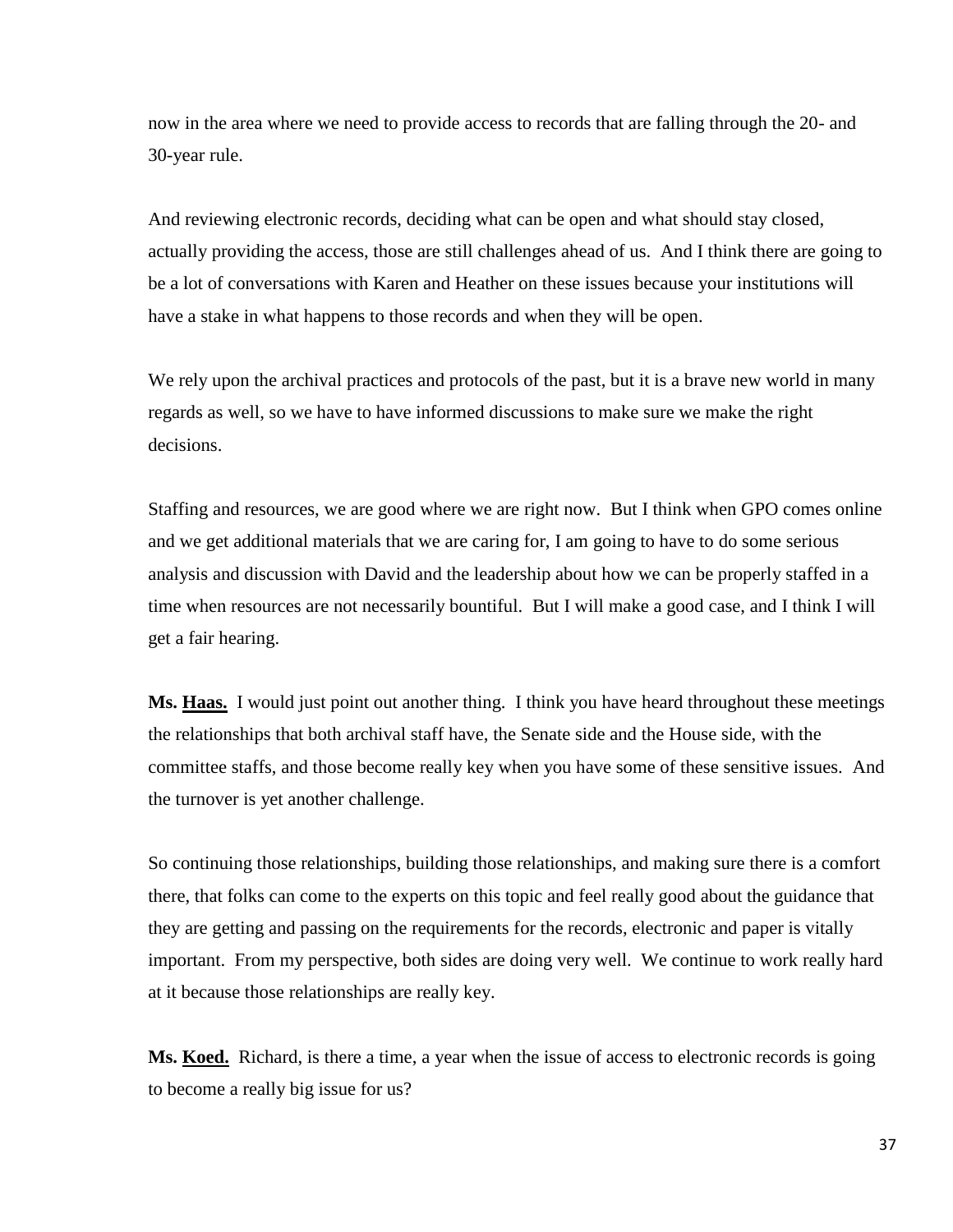Mr. **Hunt.** It is within the next 5 years.

**Ms. Koed.** Okay.

**Mr. Hunt.** From the 1980s, it is pretty basic, fundamental word processing type of records, and maybe duplicated in textual records. We are not sure. That is an open question. But once you are getting into emails and other forms of communication, you can see how that is going to be a hard one to manage.

**Ms. Koed.** Yes.

**Mr. Hunt.** You know, people think Oh, the records are 20 years old. But then when they start thinking about it, and if they are still serving in some institutional or political capacity, they get nervous.

**Ms. Koed.** And that is often the case with people that are still here. We recently have gone through the impeachment records and we are hitting the 20-year mark and a lot of those people are still around. We have to think about those issues.

**Mr. Hunt.** Sure.

**Ms. Koed.** I am wondering if this is something that the Advisory Committee could look at in a very specific way and then maybe, if this is another task force issue, how can we best help you to think about how we would deal with the volume of it in the next 5 years.

**Mr. Hunt.** I think we have to engage in some pretty frank conversation that we should start not in a public setting, but in private.

**Ms. Koed.** I agree.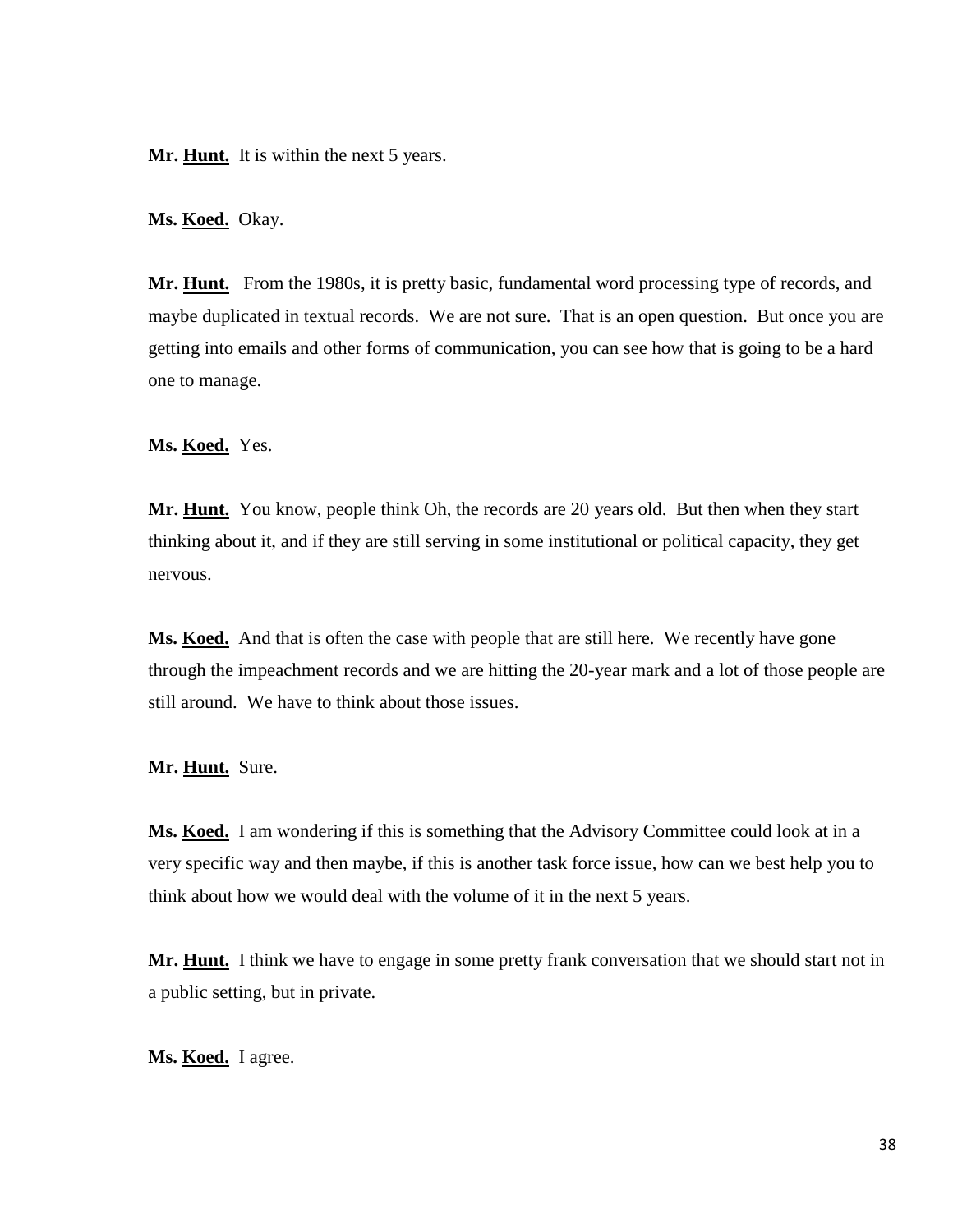**Mr. Hunt.** And inform this committee of what some of those challenges are and how we might consider remedying them or at least addressing them. So it is within the last year that this access issue has come to the forefront, and now we are just seeing it in so many dimensions that we know we have to take the proactive right steps now, and it has to begin with a discussion of common interest.

Ms. Koed. All right. So we need to start facilitating that discussion?

**Mr. Hunt.** Yes.

Ms. **Koed.** Okay. We will work on that.

**Ms. Haas.** Carol.

**Ms. Mandel.** Just an observation, as someone who just had to clean out her office and her files. And I checked this observation with others and noted that there is a transition moment around just before 2008, around 2006 or so, when I don't have any paper files, they are all electronic as I was looking at what is in my files. I checked that with other people, when you move to total reliance on email, and then email files for what is in your records. I don't know whether that is a useful benchmark. But I checked it out with others and it is a transition year. Of course, there are older records as well. When you start not even having the paper, when the only files are electronic, it is something to be prepared for.

**Ms. Koed.** That is interesting, because it shows when people start to get to the comfort level of maintaining only electronic records.

**Ms. Mandel.** That is right.

**Ms. Haas.** John.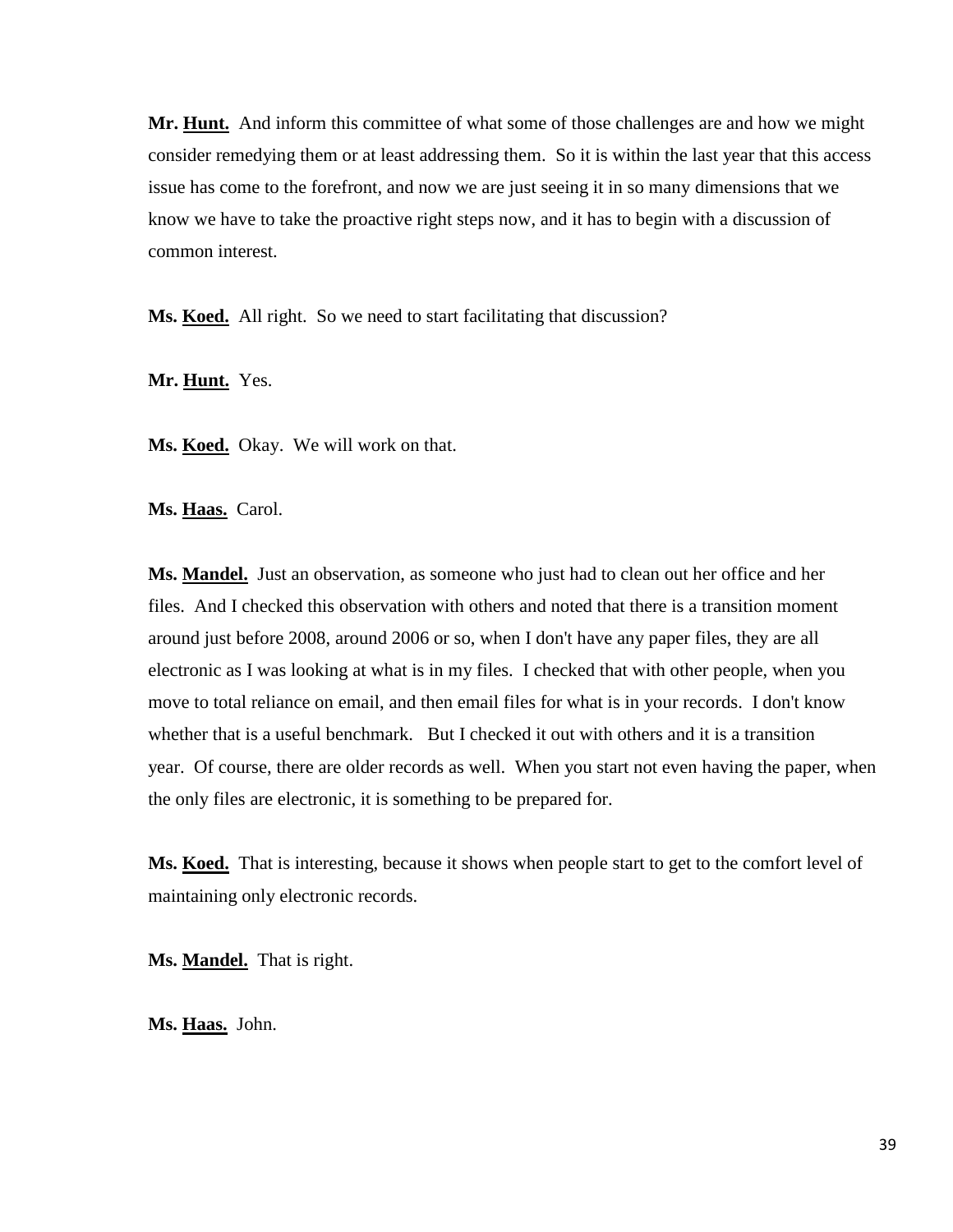**Mr. Lawrence.** Two real quick things. One is, I am assuming -- forgive me if this is naive -- but I am assuming that those restrictions, in terms of access, those apply across the board. So for example, the committee's records which have been accessioned after the end of a particular Congress are closed with respect to even committee members and staff of a subsequent Congress, even though it is the committee on which they are serving, right?

Ms. Haas. No. They can be called back.

Mr. **Lawrence.** Even private emails from the current or from the prior Congress?

**Ms. Bourk.** If it is a committee staff that is asking for it, they can request whatever materials they need for current business. So the archival materials are open to current committee staff.

**Ms. Mandel.** Not to researchers?

**Mr. Lawrence.** Really?

Ms. **Bourk.** No, not to researchers.

**Mr. Lawrence.** Which leads to my second question, which is, changes in party control present some unique challenges, I would think, when people are thinking in terms of turning records over. Because if, in fact, what might have been, for example, communications between a staff and chairman in one committee -- in one Congress -- are then available to people in the subsequent Congress after control has changed hands, that is a pretty powerful incentive.

**Ms. Paul.** No. Records are separated by party.

Mr. **Lawrence.** Are they segregated?

**Ms. Paul.** Yes.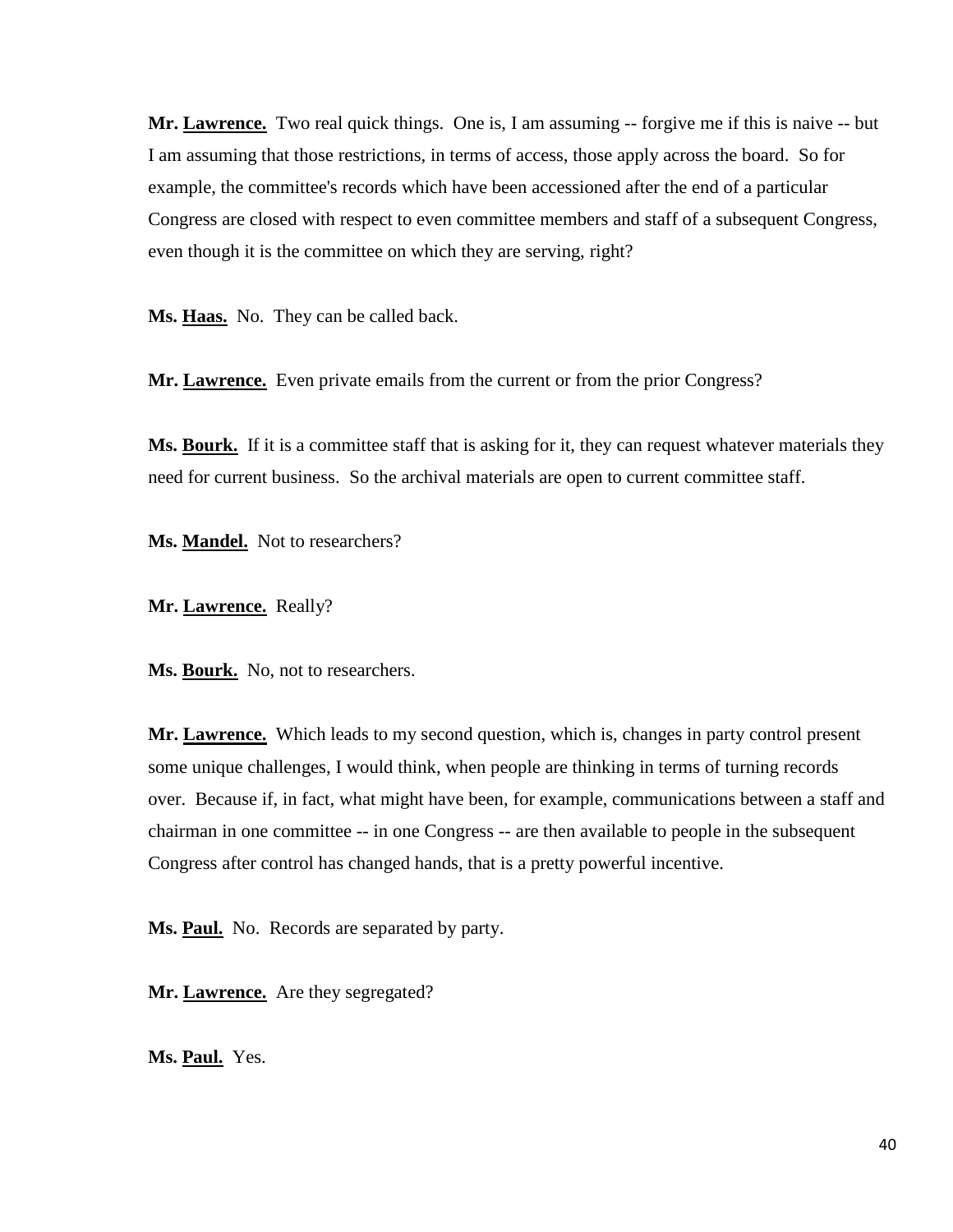**Mr. Lawrence.** I wish that were the only problem.

**Ms. Bourk.** That actually only applies to the Senate. On the House side it is a majority control of the records.

Ms. **Koed.** Yes. Ours are party specific.

**Mr. Lawrence.** Majority control in the sense of just theoretically if you move from Republican control to Democratic control, that all the records of the prior Republican majority and minority are then available in the subsequent Congress?

**Ms. Haas.** That have been archived.

**Ms. Bourk.** Yes, that are archived. And it is a significant challenge, yes.

Ms. **Haas.** It is something we are working through as we speak.

**Mr. Lawrence.** Okay. Well, more of that off record.

Ms. **Paul.** I had one thought when you were reporting about the commissions. The Association of Centers for the Study of Congress is meeting this coming spring at NARA, and that might be a good opportunity to collaborate with them in terms of a panel or exploring how we could all move forward together on this.

**Mr. Ferriero.** Sounds good.

**Ms. Haas**. Well, let me just wrap up first on the *Sixth Report* from a process perspective. I think, as many of you know, we are in the final stages with edits. We will be sending the document to GPO shortly, conducting a final review, and the plan is to go to print by the end of this month. So distribution will occur in early January. This to let everyone know the current timeframe.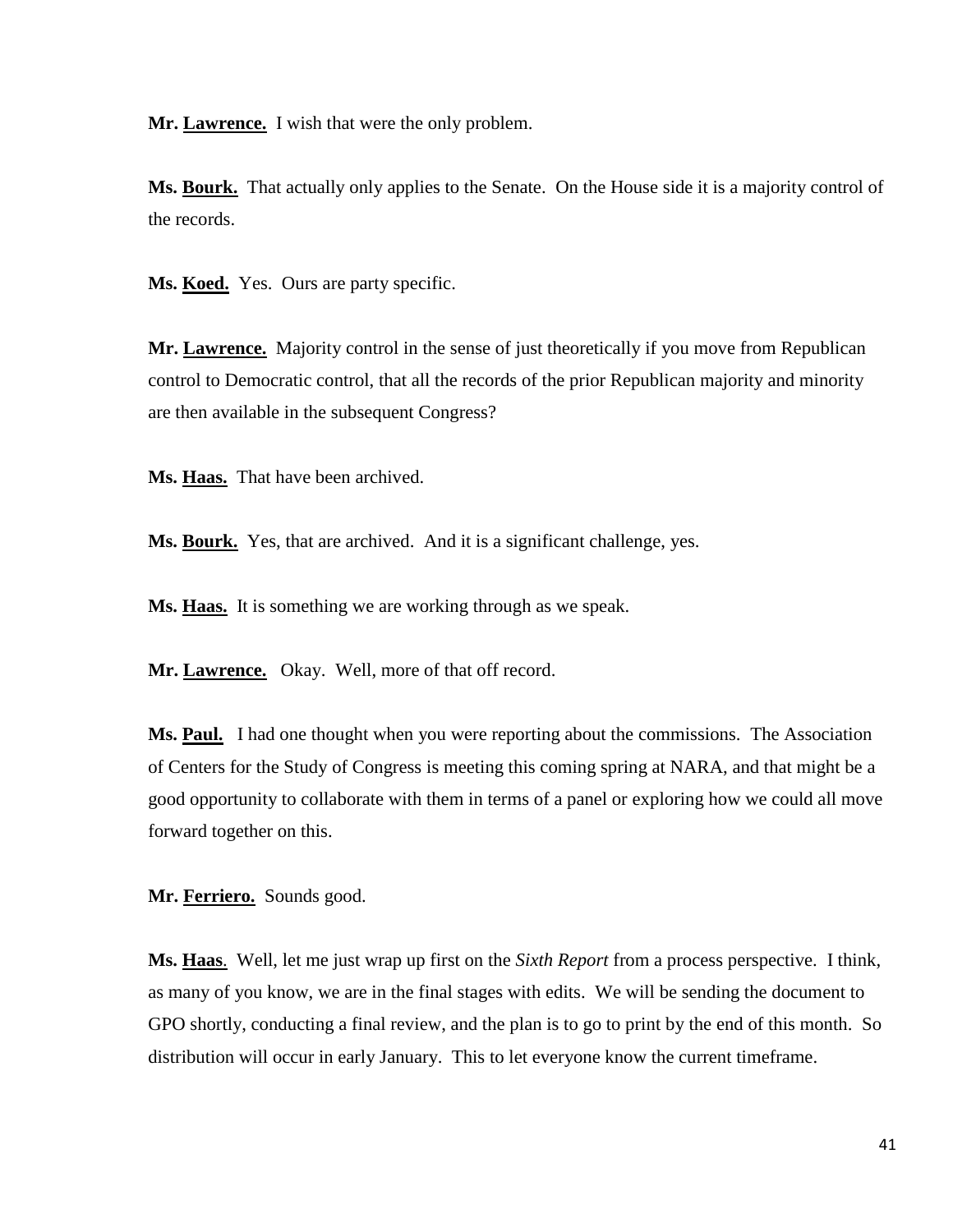I think we have touched on several issues, but I will open it up for any other additional new business before I move on. Sheryl.

**Ms. Vogt.** I would just like to share some happy news with the congressional community. The Georgia Historical Records Advisory Council has just approved a sub-grant of their NHPRC money to digitize around 5,000 pages of the papers of Senator Walter George. It is really interesting that when the Russell Library had its 40th anniversary celebration Senate Historian Emeritus Dick Baker's topic was, "Who in the heck was Walter George and Why Do We Care?" to talk really about the importance of saving Members' papers. And even in our own State our news about the Walter George papers were always that they had been destroyed by the family.

**Ms. Koed.** Yes, that is what we thought. This is exciting news. I am really excited.

Ms. Vogt. It is exciting news. There is a small museum in his town of Vienna, Georgia, and it is a small clapboard building that he had his home office in, and that is where they have the papers which is not the best environment. So to have this project come forward, to digitize the papers and make them more available, is just going to be a wonderful discovery for the congressional papers community. Just wanted to share that with you.

**Ms. Koed**. How large is this collection?

**Ms. Vogt.** They are digitizing around 5,000 pages. What I could tell from the inventory is there is not much in the way of constituent mail or legislative activity, but there is correspondence. There are a lot of his speeches, especially the 1938 campaign. For those of you who are not aware, Roosevelt, who came to Georgia quite often, spoke at the REA dedication against George, because George had not supported him in the court packing situation, and told people they should vote for his opponent, Lawrence Camp. So there is quite a bit on the 1938 campaign from the George side, which will be very interesting I think to researchers.

**Ms. Koed.** Well, that is really exciting. Thank you.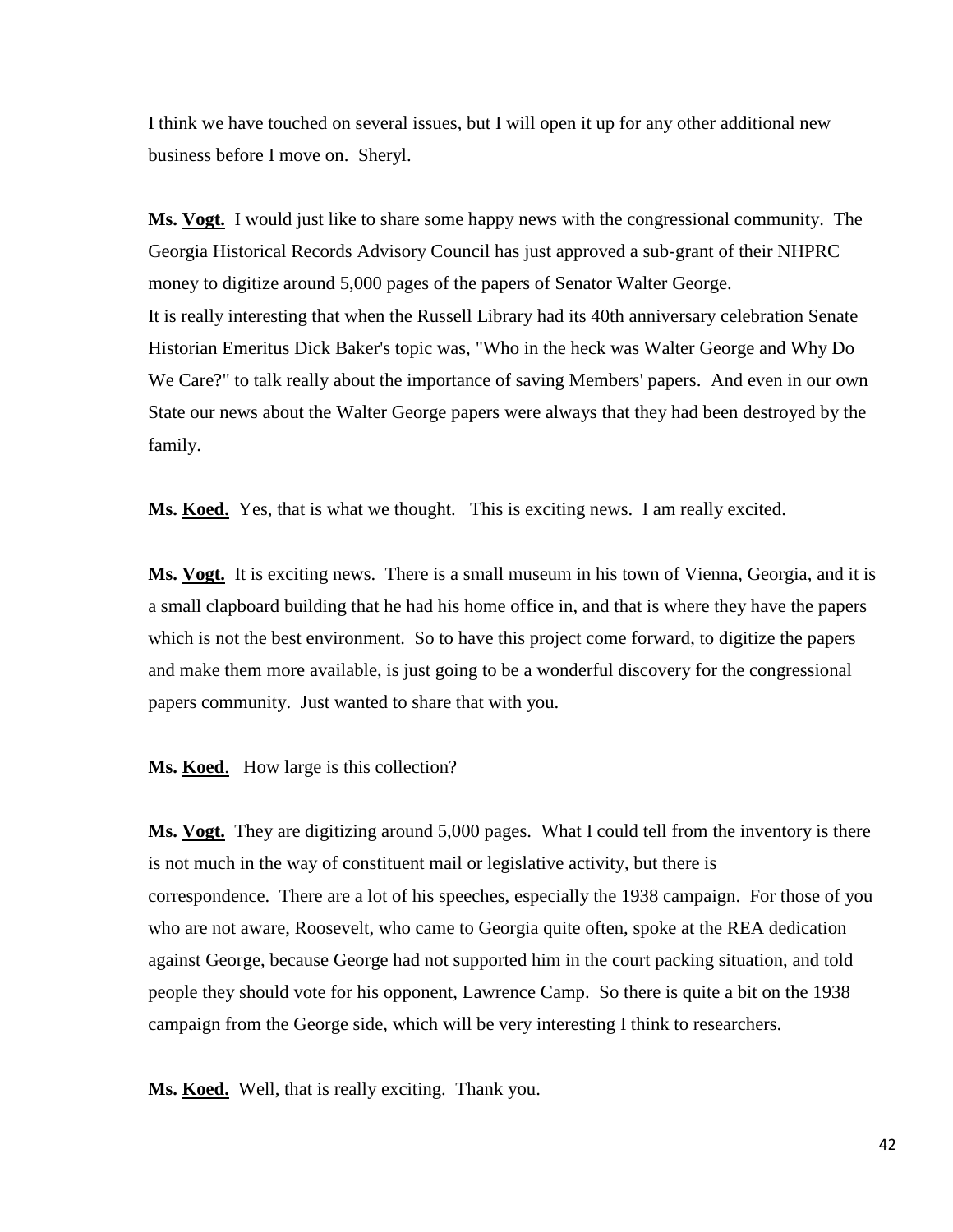**Ms. Haas.** Any other comments?

**Ms. Koed.** Under new business, is there anything we have to do about the task force on the ArchiveSspace issue?

**Ms. Haas.** My suggestion is it is part of the record for today. And I think it should be on the agenda for the upcoming meeting, is what I would suggest.

**Ms. Koed**. Okay. Sounds good.

**Ms. Haas.** On a final note, I would like to mention that Robin Reeder will be retiring as House Archivist in January. Thank you to Robin for 18 years of dedicated service to the House. Unfortunately, she was unable to be here today, but please join me in wishing her well. She has shown incredible leadership to her team here in the House and for the work that has been done in the House. We are really going to miss Robin. Matt wanted to also say something.

**Mr. Wasniewski.** . Thanks for the opportunity. I just wanted to add to Karen's comments that Robin has been a colleague for the better part of two decades now going back to the creation for the Office of History and Preservation under the Clerk. It is really hard to overstate how fortunate our institution has been to have Robin as its first official archivist.

She came to us with a lot of experience from Howard's Moorland-Spingarn Collection and the National Gallery of Art, and she brought that to her work with this committee, to the Association of Centers for the Study of Congress, to the Congressional Papers Section, and also with our partners at the Center for Legislative Archives. Most importantly, for committees and staff of the House.

We owe her a debt of gratitude, I think, especially in our offices, because she really paved the way for the preservation of the House's official records, because she had a unique ability to speak truth gently to leadership and committees and to Members. She also built up a professional rapport, a